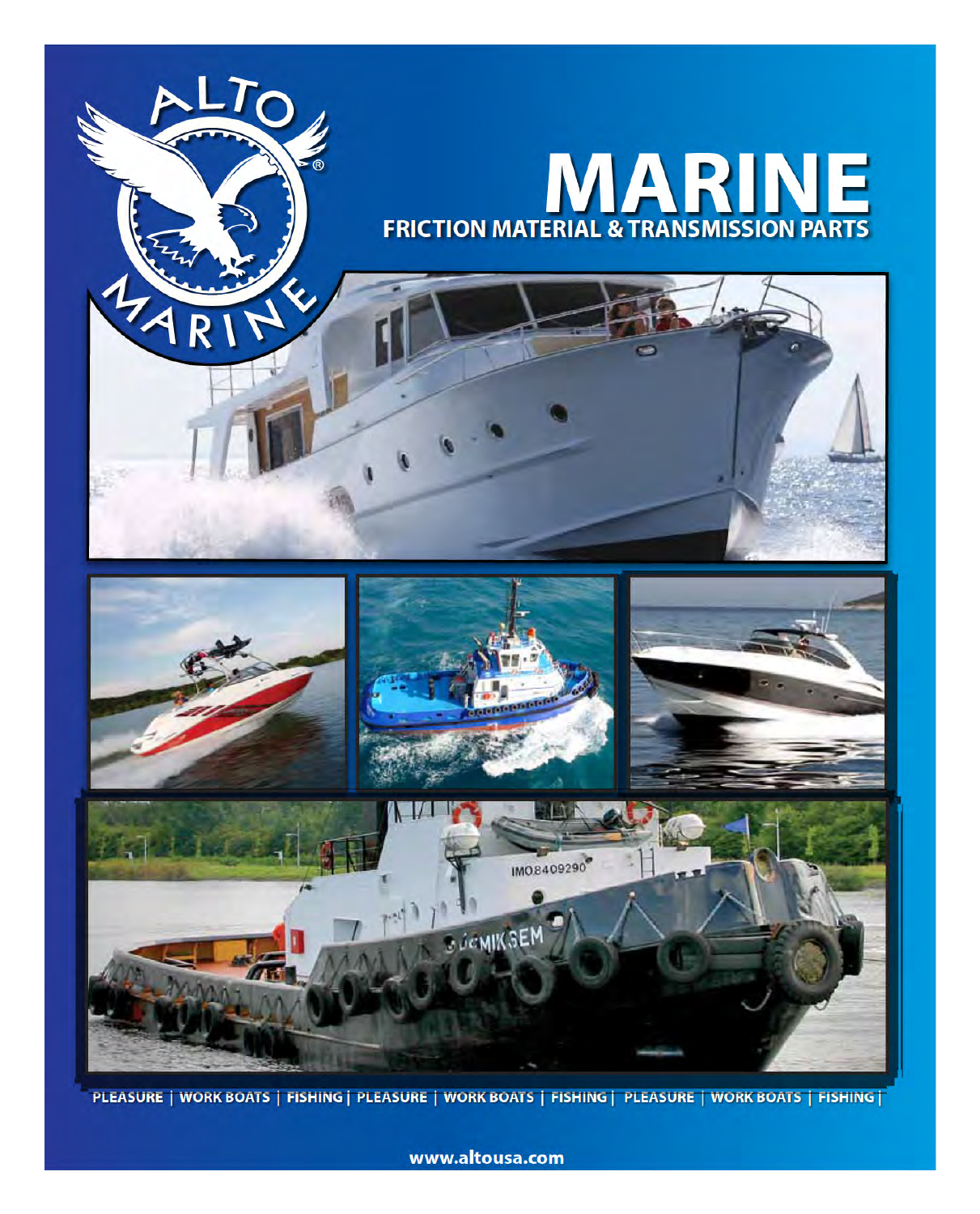## VELVET DRIVE® S5000, S5000 "V"Drive

| <b>ITEM</b> | <b>REFERENCE</b> | <b>DESCRIPTION</b>                                                          | <b>USAGE NOTES</b> |                          |
|-------------|------------------|-----------------------------------------------------------------------------|--------------------|--------------------------|
|             |                  | <b>OVERHAUL KIT S5000</b>                                                   |                    |                          |
| 340800      | 2001-410-001     | Includes Gaskets, Orings, Metal Clad Seals and                              | 1                  |                          |
|             |                  | <b>Sealing Rings</b>                                                        |                    |                          |
|             |                  | OVERHAUL KIT S5000 V Drive                                                  |                    |                          |
| 340800V     | 2002-410-001     | Includes Gaskets, Orings, Metal Clad Seals and                              | $\mathbf{1}$       |                          |
|             |                  | <b>Sealing Rings</b>                                                        |                    |                          |
| 340901      | NL               | MASTER OVERHAUL KIT S5000<br>Includes Overhaul Kit, Bronze Plates and Steel | 1                  |                          |
|             |                  | Plates                                                                      |                    |                          |
|             |                  | MASTER OVERHAUL KIT S5000 V Drive                                           |                    |                          |
| 340901V     | NL               | Includes Overhaul Kit, Bronze Plates and Steel                              | 1                  |                          |
|             |                  | Plates                                                                      |                    |                          |
|             |                  | <b>CLUTCH PLATE MODULE</b>                                                  |                    |                          |
| 340750      | <b>NL</b>        | Includes 16 Bronze Plates and 18 Steel Plates                               | $\mathbf{1}$       |                          |
| 340702      | 2001-666-001     | Friction - Drive                                                            | 16                 | Bronze .066              |
| 340703      | 2001-166-002     | Steel - Drive                                                               | 14                 | Flat .077                |
| 340705      | 2001-062-002     | Steel                                                                       | 4                  | Flat .044                |
| 340020      | 2001-045-005     | Gasket - Front Pump S5000 & V Drive                                         | 1                  |                          |
| 340021      | 2001-045-003     | Gasket - Valve Housing S5000 & V Drive                                      | 1                  |                          |
| 340021V     | 2002-045-002     | Gasket - Adapter - V Drive                                                  | 1                  |                          |
| 018101      | 2000-016-050     | Sealing Ring - Pinion Carrier                                               | <b>AR</b>          | S5000 1Pc, V Drive 4 Pcs |
| 340101      | 1000-016-021     | Sealing Ring - In Shaft                                                     | <b>AR</b>          | S5000 1Pc.V Drive 2 Pcs  |
| 340420      | 1000-044-065     | Metal Clad Seal - Adapter S5000 & V Drive                                   | $\overline{2}$     |                          |
| 340421      | 1000-044-066     | Metal Clad Seal - Coupling S5000                                            | 1                  |                          |
| 340422      | 2000-044-003     | Metal Clad Seal - Output Shaft Side V Drive                                 | 1                  |                          |
| 340423      | 2000-044-004     | Metal Clad Seal - Output Flange Side V Drive                                | $\mathbf{1}$       |                          |
| 010045      | 1000-141-045     | Oring - Piston                                                              | $\overline{2}$     |                          |
| 010123      | 1000-141-123     | Oring - Control Valve                                                       | 1                  |                          |
| 010130B     | 1000-141-130     | Oring - Clutch Piston                                                       | $\overline{c}$     |                          |
| 010214      | 1000-141-214     | Oring - Tube Assembly                                                       | 1                  |                          |
| 010241      | 1000-141-241     | Oring - Clutch Piston                                                       | $\overline{2}$     |                          |
| 340051      | 1000-016-020     | Seal - Piston In                                                            | $\overline{2}$     |                          |
| 340052      | 1000-016-019     | Seal - Piston Out                                                           | $\overline{c}$     |                          |
| 340251      | 1000-139-069     | Snap Ring                                                                   | 2                  |                          |
| 340252      | 1000-139-071     | Snap Ring                                                                   | 1                  |                          |
| 340253      | 1000-139-068     | Snap Ring                                                                   | 5                  |                          |
| 340350      | 2001-123-9001    | Control Valve                                                               | $\mathbf{1}$       |                          |
| 099328      | 1000-640-004     | <b>Neutral Safety Switch</b>                                                | $\mathbf{1}$       |                          |
| 023320      | 1000-149-034     | Nut - Output Shaft with Washer                                              | $\mathbf{1}$       |                          |
| 340321      | 2001-031-001     | Output Flange                                                               | 1                  |                          |
| 340940      | 2001-238-001     | Filter - Oil Screen                                                         | 1                  |                          |

### VELVET DRIVE® 71 & 72

| <b>ITEM</b> |               | REFERENCE DESCRIPTION                                                  | <b>USAGE NOTES</b> |  |
|-------------|---------------|------------------------------------------------------------------------|--------------------|--|
| 023801      | 10-17-410-002 | <b>IGASKET SET (Includes Rubber Parts)</b>                             |                    |  |
| 023801B     | A4867HA       | <b>IOVERHAUL KIT (Includes Gasket Set)</b>                             |                    |  |
| 023901LS    | 'NL           | <b>IBANNER KIT Includes Overhaul Kit and Bronze I</b><br><b>Plates</b> |                    |  |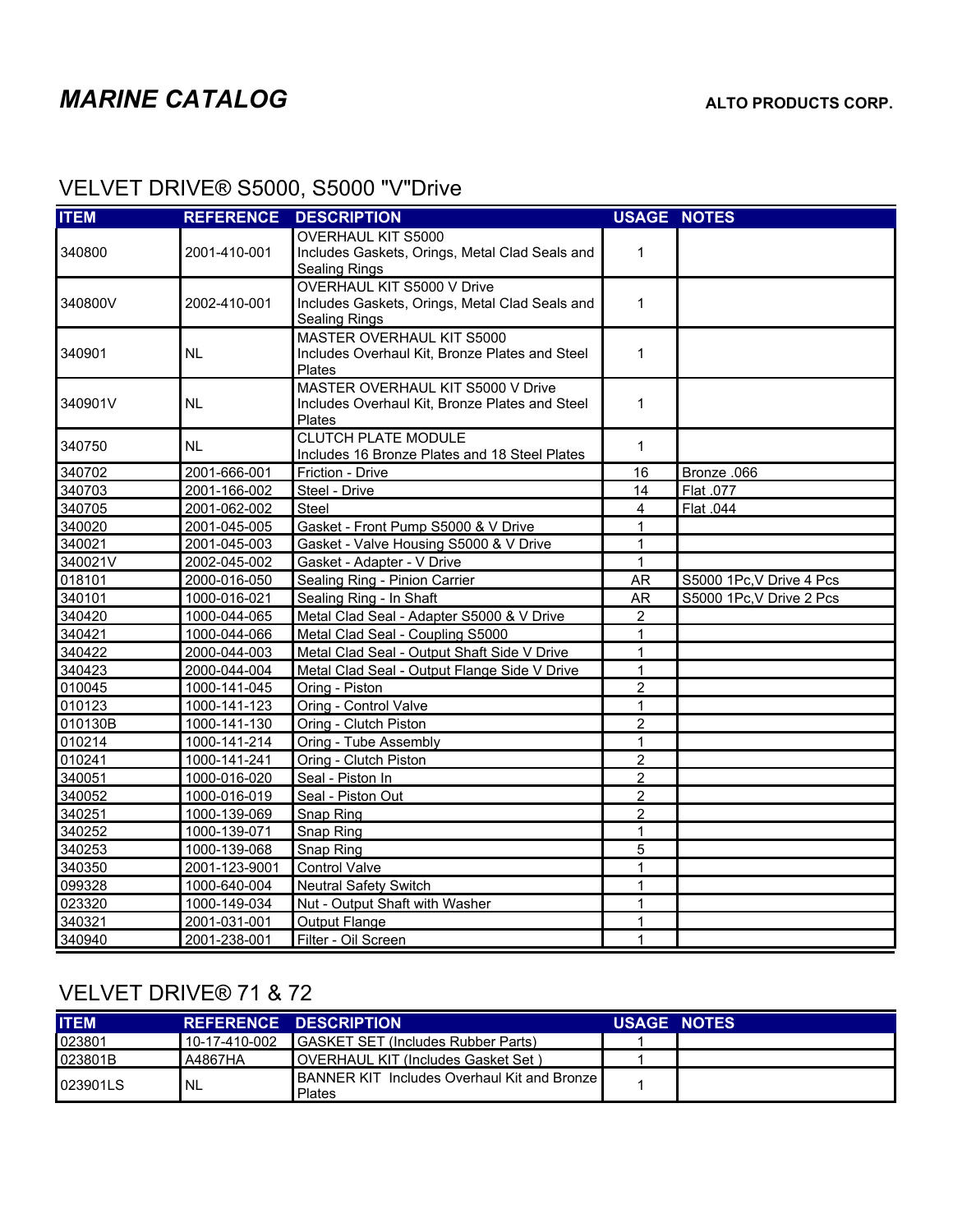$\hat{\mathbf{r}}$ 

### VELVET DRIVE® 71 & 72

| <b>ITEM</b> |                 | <b>REFERENCE DESCRIPTION</b>                                                                                              | <b>USAGE NOTES</b> |             |
|-------------|-----------------|---------------------------------------------------------------------------------------------------------------------------|--------------------|-------------|
| 023901      | <b>NL</b>       | <b>MASTER OVERHAUL KIT</b><br>Includes Overhaul Kit, Bronze Plates and Steel<br>Plates                                    | 1                  |             |
| 023750D     | <b>NL</b>       | <b>CLUTCH PLATE MODULE</b><br>Includes 10 Bronze Plates and 6 Steel Plates                                                | $\mathbf{1}$       |             |
| 023750H     | <b>NL</b>       | CLUTCH PLATE MODULE - VD71 Only<br>Includes 7 Bronze Plates and 5 Steel Plates                                            | $\mathbf{1}$       |             |
| 023752D     | <b>NL</b>       | FRICTION PLATE MODULE Includes 10<br><b>Bronze Plates</b>                                                                 | $\mathbf{1}$       |             |
| 023755      | A4867AE         | 10-17 FORWARD CLUTCH PACK Only<br>Includes Forward Clutch Bronze Plates, Steel<br>Plates and Front & Rear Pressure Plates | 1                  |             |
| 023755A     | A4867AB         | 10-18 FORWARD CLUTCH PACK Only<br>Includes Forward Clutch Bronze Plates, Steel<br>Plates and Front & Rear Pressure Plates | 1                  |             |
| 049722      | W-1597A         | Friction Forward Small K2 (Grooved)                                                                                       | $5 - 7$            | HEG .063    |
| 049700BR    | 5C-A66A         | <b>Friction Forward Small</b>                                                                                             | $5 - 7$            | Bronze .060 |
| 023701      | 3-176           | <b>Steel Forward Small</b>                                                                                                | $4 - 6$            | Flat .068   |
| 023701A     | 10-16-166-001   | Steel Forward Small (3 Teeth missing)                                                                                     | $4 - 6$            | Flat .068   |
| 023701-120  | <b>NL</b>       | Steel Forward Small - Hi-Performance                                                                                      | AR                 | Flat .047   |
| 023701-140  | <b>NL</b>       | Steel Forward Small - Hi-Performance                                                                                      | <b>AR</b>          | Flat .058   |
| 023703      | $3 - 65$        | Steel Forward - MODEL 73 Only                                                                                             |                    | Dish .068   |
| 023760      | 5C-175A         | Pressure Plate Forward/ Front                                                                                             | 1                  |             |
| 023761      | 5L-67           | Pressure Plate Forward/Rear                                                                                               | 1                  |             |
| 023738      | 10-17-666-001   | <b>Friction Reverse Large</b>                                                                                             | $1 - 3$            | Fiber .115  |
| 023738BR    | 72-A66B         | Friction Reverse Large                                                                                                    | $1 - 3$            | Bronze.115  |
| 023738BR155 | 72-A66          | Friction Reverse Large                                                                                                    | $\overline{2}$     | Bronze .061 |
| 023739      | 72-176          | <b>Steel Reverse Large</b>                                                                                                | $0 - 2$            | Flat .070   |
| 023767      | $3 - 37$        | <b>Steel Forward Belleville Spring</b>                                                                                    | 1                  | Dish        |
| 023323      | 4547AY          | Coupling 5 - MODEL 10-18 Only                                                                                             | 1                  |             |
| 023324      | 4547BA          | Coupling 4 - MODEL 10-17 Only                                                                                             | $\mathbf{1}$       |             |
| 023327      | 1000-031-001    | Coupling - Current Reduction                                                                                              | 1                  | Fine Spline |
| 023328      | 4912            | Coupling - Early Reduction                                                                                                | 1                  | Fine Spline |
| 023543-075  | 4BX-A           | Coupling Shaft VD71/72 4" X .75 Bore                                                                                      |                    |             |
| 023543-087  | 4BX-AA          | Coupling Shaft VD 71/72 4" X .875 Bore                                                                                    |                    |             |
| 023543-125  | 4865DD<br>4BX-D | Coupling Shaft VD 71/72 4" X 1.25 Bore                                                                                    |                    |             |
| 023559-125  | 4886D<br>5AX-D  | Coupling Shaft VD 71/72 5" X 1.25 Bore                                                                                    |                    |             |
| 023559-137  | <b>NA</b>       | Coupling Shaft VD71/72 5" X 1.375 Bore                                                                                    |                    |             |
| 023559-150  | <b>NA</b>       | Coupling Shaft VD71/72 5" X 1.50 Bore                                                                                     |                    |             |
| 023020      | 71-144B         | Gasket - Forward/Reverse Adapter                                                                                          | 1                  |             |
| 023021      | L4-145          | Gasket - Front Adapter                                                                                                    | 1                  |             |
| 023022      | 71-14           | Gasket - Valve Cover                                                                                                      | 1                  |             |
| 023023      | L4-146          | Gasket - Rear Adapter                                                                                                     | 1                  |             |
| 023024      | L4-147          | Gasket - Rear Retainer - Reduction Early                                                                                  | 1                  |             |
| 023025      | 71-147          | Gasket - Rear Retainer - MODEL 10-17                                                                                      | 1                  |             |
| 023026      | 72-147          | Gasket - Rear Retainer - MODEL 10-18                                                                                      | 1                  |             |
| 023002      | $3 - 61$        | Seal - Front Pump                                                                                                         | 1                  |             |
| A38001      | 4805A           | Seal - Reverse Clutch Outer                                                                                               | 1                  |             |
| 023054A     | $5L-36$         | Seal - Forward Clutch Outer                                                                                               | 1                  |             |
| 010210A     | 4804H           | Oring - Control Valve                                                                                                     | 1                  |             |
|             |                 |                                                                                                                           |                    |             |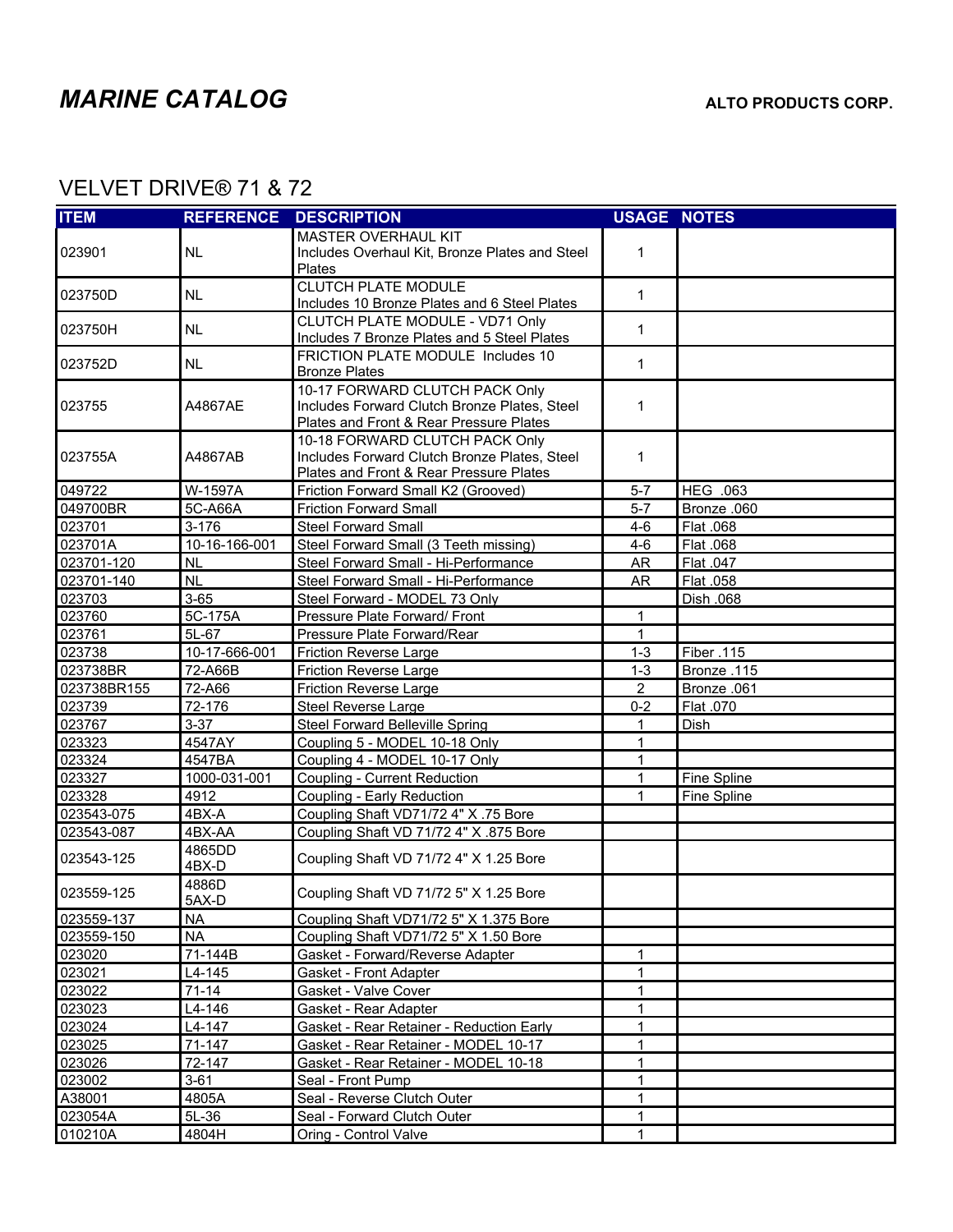$\hat{\mathbf{r}}$ 

### VELVET DRIVE® 71 & 72

| <b>ITEM</b> | <b>REFERENCE</b>               | <b>DESCRIPTION</b>                                      | <b>USAGE NOTES</b> |                                        |
|-------------|--------------------------------|---------------------------------------------------------|--------------------|----------------------------------------|
| 010226B     | 5M122                          | Oring - Forward Clutch Inner                            |                    |                                        |
| 010226B     | 4804G                          | Oring - Reverse Inner                                   | 1                  |                                        |
| 023941      | 1000-238-002<br>72C-98         | Filter - Oil                                            | 1                  |                                        |
| 099328      | 1000-640-004                   | <b>Neutral Safety Switch</b>                            | 1                  |                                        |
| 023185      | 71-79B                         | Shift Lever                                             | 1                  |                                        |
| 099329      | 1000-140-004                   | Switch - Oil Temperature 190°                           | 1                  |                                        |
| 099329A     | 87-88031                       | Switch - Oil Temperature 230°                           | 1                  |                                        |
| 099329B     | 1000-140-002                   | Switch - Oil Temperature 260°                           | $\mathbf{1}$       |                                        |
| 018101      | 4806B<br>TAW-408               | Sealing Ring - Pinion Carrier                           | 4                  | 2.0 x .0935 HJ                         |
| 038105      | 4806J<br>TAW-1320              | Sealing Ring - Drive Gear                               | $\overline{2}$     | 1.7465 x .0935 HJ                      |
| 023420      | 1000-044-014<br>UE-0282E       | Metal Clad Seal - Front Pump                            |                    | OD: 53mm/2.08"                         |
| 023422      | 1000-044-017<br>UH-0049E       | Metal Clad Seal - Coupling                              |                    | OD: 83mm/3.271"<br>Late Type Reduction |
| 023421      | 71C-110<br>UH-0341E            | Metal Clad Seal - Coupling                              |                    | OD: 68mm/2.69"<br>Early Type Reduction |
| 023320      | 1000-149-034                   | Output Shaft Nut - Coupling Nut with Washer             |                    | All Late Reduction Units               |
| 023321      | 4775L                          | Nut - Ouput Shaft Coupling (Fits 4" & 5"<br>couplings)  | $\mathbf{1}$       |                                        |
| 023604      | <b>NL</b>                      | Sealing Ring Kit: Contains 4 Pc 018101, 2 Pc.<br>038105 |                    |                                        |
| 023252      | 4822                           | Snap Ring - Reverse Gear                                | $\mathbf{1}$       |                                        |
| 023253      | R6A-7-1/2                      | Snap Ring - Drive Gear Large MODEL 10-17<br>Only        | $\mathbf{1}$       |                                        |
| 023255      | 4734                           | Snap Ring - Drive Gear Small MODEL 10-17<br>Only        | $\overline{2}$     |                                        |
| 023258      | 1000-139-048                   | Snap Ring - Ring Gear Yellow MODEL 10-17                | 1                  | .033-.037                              |
| 023258-130  | 1000-139-049                   | Snap Ring - Ring Gear Pink MODEL 10-17                  | 1                  | $.050 - .054$                          |
| 023276      | 71-97                          | Spring - Reverse Pressure Plate                         | 11                 |                                        |
| 023277      | 71-242                         | Spring - Valve Regulator                                |                    |                                        |
| 023350      | 71C1A60                        | Oil Pump                                                | 1                  |                                        |
| 023350A     | 71CA60<br>1004-508-101         | Oil Pump                                                | 1                  |                                        |
| 023359      | 1017-036-002                   | Oil Baffle 71C                                          |                    |                                        |
| 023325      | <b>B308AGS</b><br>1000-130-018 | <b>Roller Bearing</b>                                   | 1                  |                                        |
| 023326      | 6007J                          | <b>Ball Bearing- Forward</b>                            | 1                  |                                        |
| 023322      | 4840D                          | Needle Bearing - Forward & Reverse Adapter              | 1                  |                                        |
| 023351      | 1017-559-001                   | <b>Dipstick</b>                                         |                    |                                        |
| 023258A130  | 4768                           | Snap Ring - Ring Gear Green MODEL 10-18                 | $\overline{2}$     | .050-.054                              |
| 023247      | 71-28C<br>(4867VVKIT)          | Bushing - Case Housing Forward/Reverse                  | $\overline{2}$     |                                        |
| 023248      | 71-9C<br>(4867DDKIT)           | <b>Bushing - Carrier Assembly</b>                       | $\overline{2}$     |                                        |
| 023196      | $71 - 17$                      | <b>Thrust Washer</b>                                    | 1                  |                                        |
| 023187      | 1016-193-001                   | Washer                                                  | 1                  |                                        |
| 023188      | 71-15B                         | Washer                                                  | $\mathbf{1}$       |                                        |
| 023189      | 73C-15                         | <b>Thrust Washer</b>                                    | 1                  |                                        |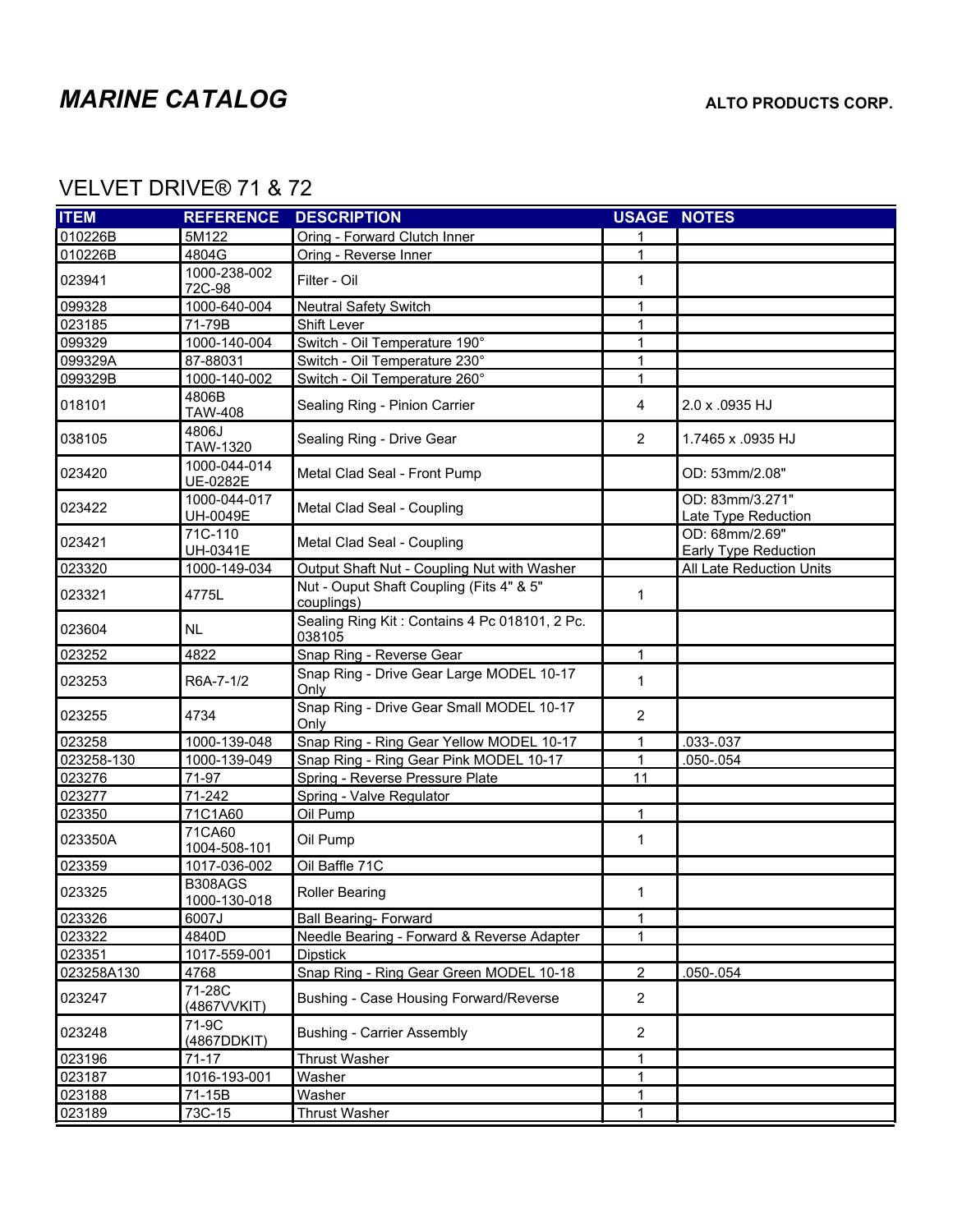| <b>ITEM</b> | <b>REFERENCE</b>      | <b>DESCRIPTION</b>                                                               | <b>USAGE NOTES</b> |  |
|-------------|-----------------------|----------------------------------------------------------------------------------|--------------------|--|
| 023801CB    | 1308-410-001          | <b>OVERHAUL KIT</b><br>Includes Gasket Set, Orings, Metald Clad Seals<br>and Nut |                    |  |
| 023027      | 1308-045-001          | Gasket - V DRIVE Housing Up to 1991                                              |                    |  |
| 023028      | 1308-045-004          | Gasket - V DRIVE Housing 1992-On                                                 |                    |  |
| 023029      | 1308-045-002          | Gasket - V DRIVE Trans                                                           |                    |  |
| 023030      | 1308-045-003          | Gasket                                                                           |                    |  |
| 010235B     | 1000-141-235          | Oring - Pre-Load Cap                                                             | 2                  |  |
| 023421      | 71C-110               | Metal Clad Oil Seal - Output UP to 1989                                          |                    |  |
| 023422      | 1000-044-017          | Metal Clad Oil Seal - Output 1990-On                                             |                    |  |
| 023320      | 1000-149-034          | Nut - Output Shaft                                                               |                    |  |
| 023335      | 1308-410-015          | Flange Kit - V DRIVE Conversion Kit                                              |                    |  |
| 023332      | 1308-027-005          | Flange - Housing                                                                 |                    |  |
| 023333      | 942-1652              | Bolt - Flange Housing                                                            | 6                  |  |
| 023335      | 1308-410-015<br>25662 | Flange Kit - V DRIVE Conversion Kit HEAVY<br><b>DUTY</b>                         |                    |  |

#### VELVET DRIVE® 71 & 72 "V" Drive

### VELVET DRIVE® 71 & 72 Damper Assemblies

| <b>ITEM</b> | <b>REFERENCE</b>        | <b>DESCRIPTION</b>                                                             | <b>USAGE</b> |
|-------------|-------------------------|--------------------------------------------------------------------------------|--------------|
| DA-101      | 1004-650-001            | 13" x 7/8" Diameter, 8 bolt, 10 springs, 26 Teeth                              |              |
| DA-102      | 1004-650-002<br>AS4-K1C | 6.18" OD, 1.353 Spline, Red spring, 26 Teeth                                   |              |
| DA-103      | 1004-650-003            | 8.0" OD, 1.35 Spline (8 Equally Spaced Holes), 26 Teeth                        |              |
| DA-106      | 1004-650-006<br>AS4-K2C | 6.66" RAD (Triangle), 1.353 Spline, Red spring, 26 Teeth                       |              |
| DA-106A     | 120-8-1446<br>AS8-K2C   | 6.66" RAD Same as DA-106 except w/Cut Off Rounded Ears, 26<br>Teeth            |              |
| DA-107      | 1004-650-007<br>AS7-K2C | 13.25" OD Fits Engines up to 430 C.U.<br>1.353 spline, Purple spring, 26 Teeth |              |
| DA-108      | 1004-650-008<br>AS5-K2C | 13.25: OD Fits Engines up to 370 C.U., White spring, 26 Teeth                  |              |
| DA-302      | 2301-650-001            | 157mm X 123mm 10/23/29 Teeth DIN 5464, 10 Teeth 45 Degree<br>x 8               |              |

### PRM-NEWAGE Model 175-750

| <b>ITEM</b> |                | <b>REFERENCE DESCRIPTION</b>               | <b>USAGE NOTES</b> |                                                 |
|-------------|----------------|--------------------------------------------|--------------------|-------------------------------------------------|
| 1326700BR   | <b>MT725/S</b> | <b>IFR NEWAGE INNER DRIVE PLATE BRONZE</b> |                    | <sup>1</sup> Brz Spiral<br>.55mm/.061" 24 Teeth |

# BORG WARNER (CR-2) / VELVET DRIVE

## 1013/14 DROP CENTER

| <b>ITEM</b> |              | REFERENCE DESCRIPTION                                                      | <b>USAGE NOTES</b> |  |
|-------------|--------------|----------------------------------------------------------------------------|--------------------|--|
| 023801DB    | 1013-410-001 | loverhaul kit<br>Includes Gaskets, Metal Clad Seals and Sealing  <br>Rings |                    |  |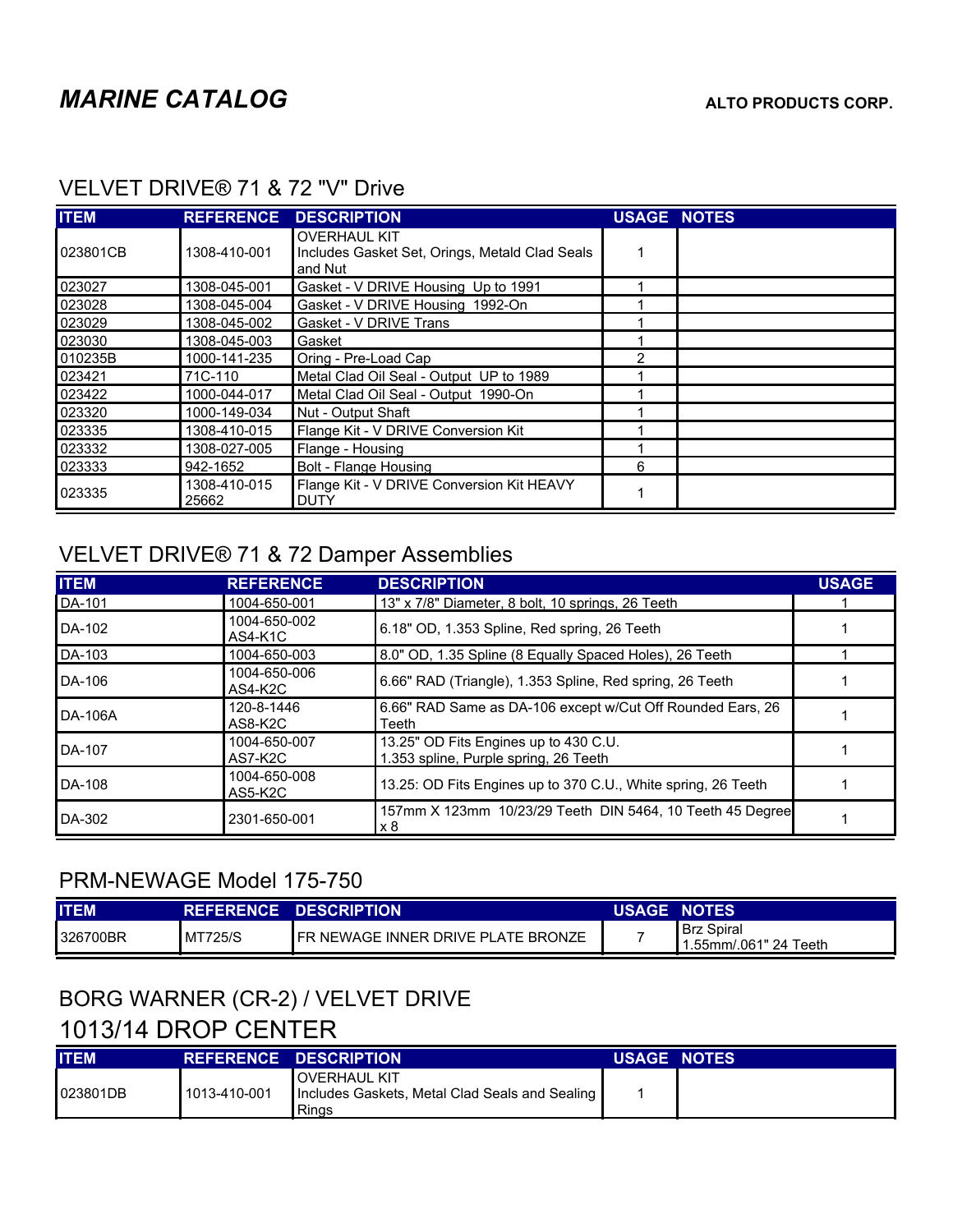### BORG WARNER (CR-2) / VELVET DRIVE 1013/14 DROP CENTER

| <b>ITEM</b> | <b>REFERENCE</b> | <b>DESCRIPTION</b>                                                                     | <b>USAGE NOTES</b> |             |
|-------------|------------------|----------------------------------------------------------------------------------------|--------------------|-------------|
| 023901B     | <b>NL</b>        | <b>MASTER OVERHAUL KIT</b><br>Includes Overhaul Kit, Bronze Plates and Steel<br>Plates | 1                  |             |
| 023901BLS   | <b>NL</b>        | <b>BANNER KIT</b><br>Includes Overhaul Kit and Bronze Plates                           | 1                  |             |
| 023750D     | <b>NL</b>        | <b>CLUTCH PLATE MODULE</b><br>Includes 10 Bronze Plates and 6 Steel Plates             | 1                  |             |
| 049700BR    | 5C-A66A          | <b>Friction Forward</b>                                                                | $5 - 7$            | Bronze .060 |
| 023738BR    | 72A-66B          | <b>Friction Reverse</b>                                                                | $1 - 3$            | Bronze .115 |
| 023701      | $3 - 176$        | <b>Steel Forward</b>                                                                   | $4-6$              | Flat .068   |
| 023739      | 72-176           | <b>Steel Reverse</b>                                                                   | $1 - 2$            | Flat .070   |
| A38001      | 4805A            | Seal - Reverse Clutch Outer                                                            |                    |             |
| 023054A     | 5L-36            | Seal - Forward Clutch Outer                                                            |                    |             |
| 023002      | $3 - 61$         | Seal - Front Pump                                                                      |                    |             |
| 023020      | 71-144B          | Gasket - Case & Adapter                                                                |                    |             |
| 023022      | $71 - 14$        | Gasket - Valve Cover                                                                   | 1                  |             |
| 023041      | 1013-045-002     | Gasket - Reduction Housing                                                             | 1                  |             |
| 023042      | 1013-045-001     | Gasket - Adapter                                                                       | 1                  |             |
| 010210A     | 4804H            | Oring - Control Valve                                                                  |                    |             |
| 010226B     | 5M-122           | Oring - Forward Clutch Inner                                                           |                    |             |
| 010226B     | 4804G            | Oring - Reverse Clutch Inner                                                           |                    |             |
| 023420      | 1000-044-014     | Metal Clad Seal - Front Pump                                                           |                    |             |
| 023428      | 1000-044-003     | Metal Clad Seal - Coupling                                                             |                    |             |
| 023111      | 4806S<br>4806L   | Sealing Ring - Teflon                                                                  | 2                  |             |
| 038105      | 4806J            | <b>Sealing Ring</b>                                                                    | 5                  |             |
| 023315      | 1013-053-011     | Spacer                                                                                 |                    |             |
| 023316      | 1013-053-010     | Spacer                                                                                 |                    |             |

#### VELVET DRIVE ® S500

| <b>ITEM</b> |              | <b>REFERENCE DESCRIPTION</b> | <b>USAGE NOTES</b> |           |
|-------------|--------------|------------------------------|--------------------|-----------|
| 044701      | 1023-166-001 | Steel Forward/Reverse        |                    | Flat .071 |

#### VELVET DRIVE ® 1500

| <b>ITEM</b> | <b>REFERENCE</b> | <b>DESCRIPTION</b>       | <b>NOTES</b> |
|-------------|------------------|--------------------------|--------------|
| 027700      | 1023-666-003     | Friction Forward/Reverse |              |
| 027701      | 1023-166-002     | Forward<br>Steel         |              |

#### VELVET DRIVE ® 7000

| <b>ITEM</b> |              | <b>REFERENCE DESCRIPTION</b>      | <b>USAGE NOTES</b> |            |
|-------------|--------------|-----------------------------------|--------------------|------------|
| 023748      | 1026-666-001 | <b>I</b> Friction Forward/Reverse | 15                 | Fiber .061 |
| 023749      | 1026-166-001 | <b>I</b> Steel Forward/Reverse    | 15                 | Flat .068  |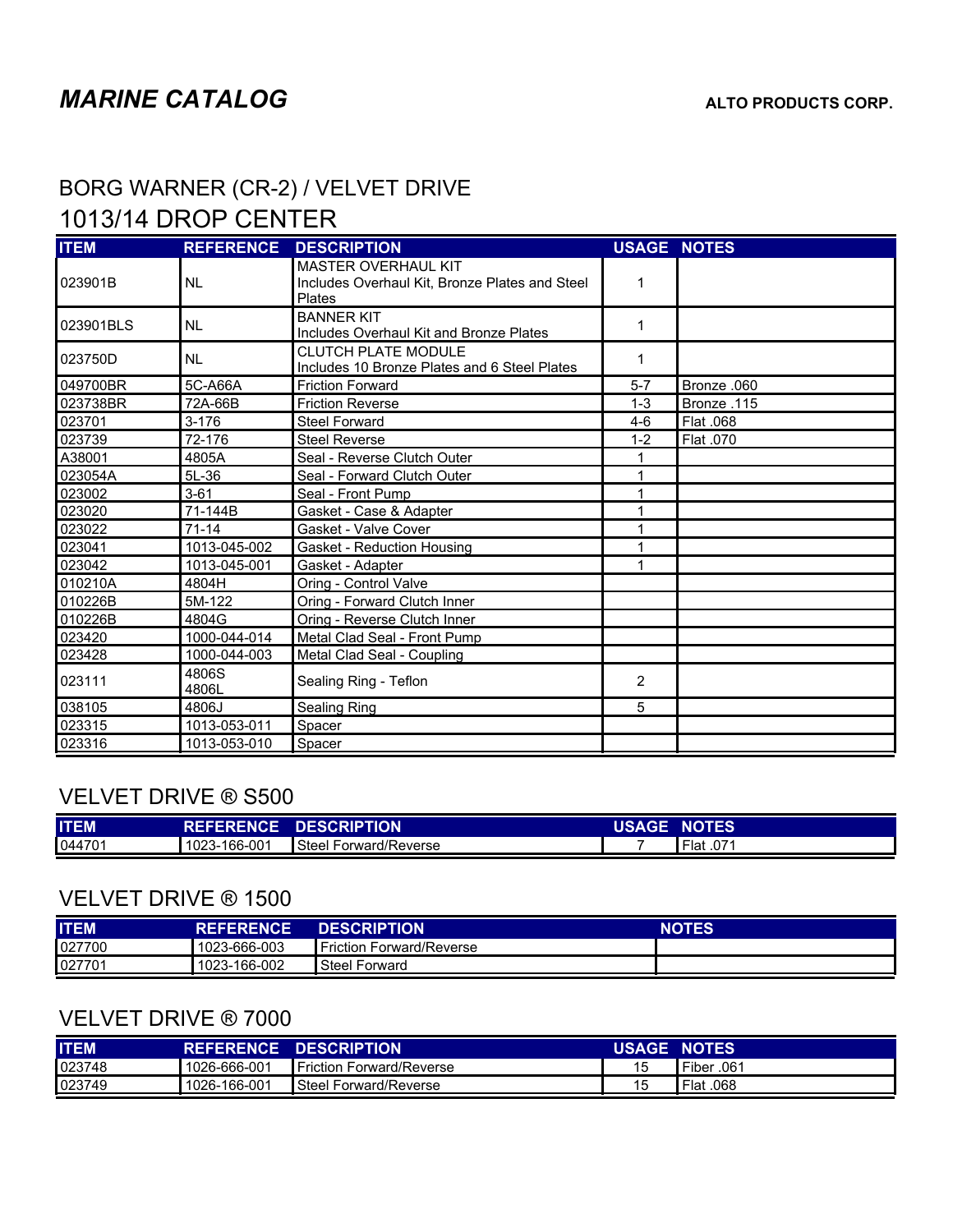| <b>ITEM</b> | <b>REFERENCE</b> | <b>DESCRIPTION</b>                                                                            | <b>USAGE</b>            | <b>NOTES</b>                       |  |
|-------------|------------------|-----------------------------------------------------------------------------------------------|-------------------------|------------------------------------|--|
| 023809DB    | Z-7601           | <b>OVERHAUL KIT</b><br>Includes Gaskets, Orings, Metal Clad Seals and<br><b>Sealing Rings</b> | 1                       | Combo Fits<br>SN5M-5P & 6A & Later |  |
| 023909D     | <b>NL</b>        | <b>MASTER OVERHAUL KIT</b><br>Includes Overhaul Kit, Bronze Plates and Steel<br>Plates        | 1                       | Combo Fits<br>SN5M-5P & 6A & Later |  |
| 023750E     | KN-10031X        | <b>CLUTCH PLATE MODULE</b><br>Includes 6 Bronze Plates and 7 Steel Plates                     | 1                       |                                    |  |
| 049700BR    | 11759            | Friction                                                                                      | 6                       | Bronze .060                        |  |
| 023751      | 11758            | Steel                                                                                         | 7                       | Flat .060                          |  |
| 023031      | 12640            | Gasket - Front                                                                                |                         |                                    |  |
| 023032      | 12227            | Gasket - Cover                                                                                | 1                       | SN5M-5P                            |  |
| 023034      | 11083            | Gasket - Rear                                                                                 |                         |                                    |  |
| 010320B     | 16196            | Oring                                                                                         |                         |                                    |  |
| 010256B     | 10280            | Oring - Outer                                                                                 | 1                       |                                    |  |
| 010223A     | 11352            | Oring - Forward & Rear Coupling                                                               | 2                       |                                    |  |
| 010236B     | 12221            | Oring - Reverse Piston                                                                        | 1                       |                                    |  |
| 010116B     | 12222            | Oring - Piston                                                                                |                         |                                    |  |
| 010028A     | 11769            | Oring - Control Valve                                                                         | 1                       |                                    |  |
| 010114B     | 11779            | Oring - Relief Valve                                                                          | 1                       |                                    |  |
| 010019B     | 11683            | Oring                                                                                         | 2                       |                                    |  |
| 023425      | 11791            | Metal Clad Seal - Front Pump                                                                  | 1                       |                                    |  |
| 023427      | 2XE-446A         | Metal Clad Seal - Rear                                                                        | 1                       |                                    |  |
| 023110      | HF-1094          | Sealing Ring - Collar                                                                         | 2                       |                                    |  |
| 023099      | 11573            | Washer - Seal                                                                                 | 1                       |                                    |  |
| 023501      | 11240            | Clip                                                                                          | $\overline{\mathbf{c}}$ |                                    |  |
| 023502      | 11237            | Lock Screw                                                                                    | $\overline{2}$          |                                    |  |

#### PARAGON MODELS P21, P31, OW1 (SN5M-P)

# PARAGON MODELS P32A-P35B, P22-P25, OW2-OW5

## (SN5M-5P & 6A & LATER)

| <b>ITEM</b> | <b>REFERENCE</b> | <b>DESCRIPTION</b>                                                                              | <b>USAGE NOTES</b> |                                    |
|-------------|------------------|-------------------------------------------------------------------------------------------------|--------------------|------------------------------------|
| 023809      | INL.             | <b>GASKET SET</b><br>Includes Paper and Rubber Parts Only                                       |                    |                                    |
| 023809AB    | Z-7988<br>Z-7603 | <b>OVERHAUL KIT</b><br>Includes Gaskets, Orings, Metal Clad Seals and<br>Sealing Rings          |                    | Combo Fits<br>SN5M-5P & 6A & Later |
| 023909A     | I NL             | <b>MASTER OVERHAUL KIT</b><br>Includes Overhaul Kit, Bronze Plates and Steel<br><b>Plates</b>   |                    | Combo Fits<br>SN5M-5P & 6A & Later |
| 023750E     |                  | <b>CLUTCH PLATE MODULE</b><br>Includes 6 Bronze Plates, 7 Steel Plates, 2 Clips<br>and 2 Screws |                    |                                    |
| 049700BR    | 11759            | Friction                                                                                        | $6 - 8$            | Bronze .060                        |
| 023751      | 11758            | Steel                                                                                           | 7-9                | Flat .060                          |
| 023031      | 12640            | Gasket - Front                                                                                  |                    |                                    |
| 023032      | 12227            | Gasket - Cover                                                                                  |                    | SN5M-5P                            |
| 023032A     | 12576            | Gasket - Cover                                                                                  |                    | SN6A & Later                       |
| 023034      | 11083            | Gasket - Rear                                                                                   |                    |                                    |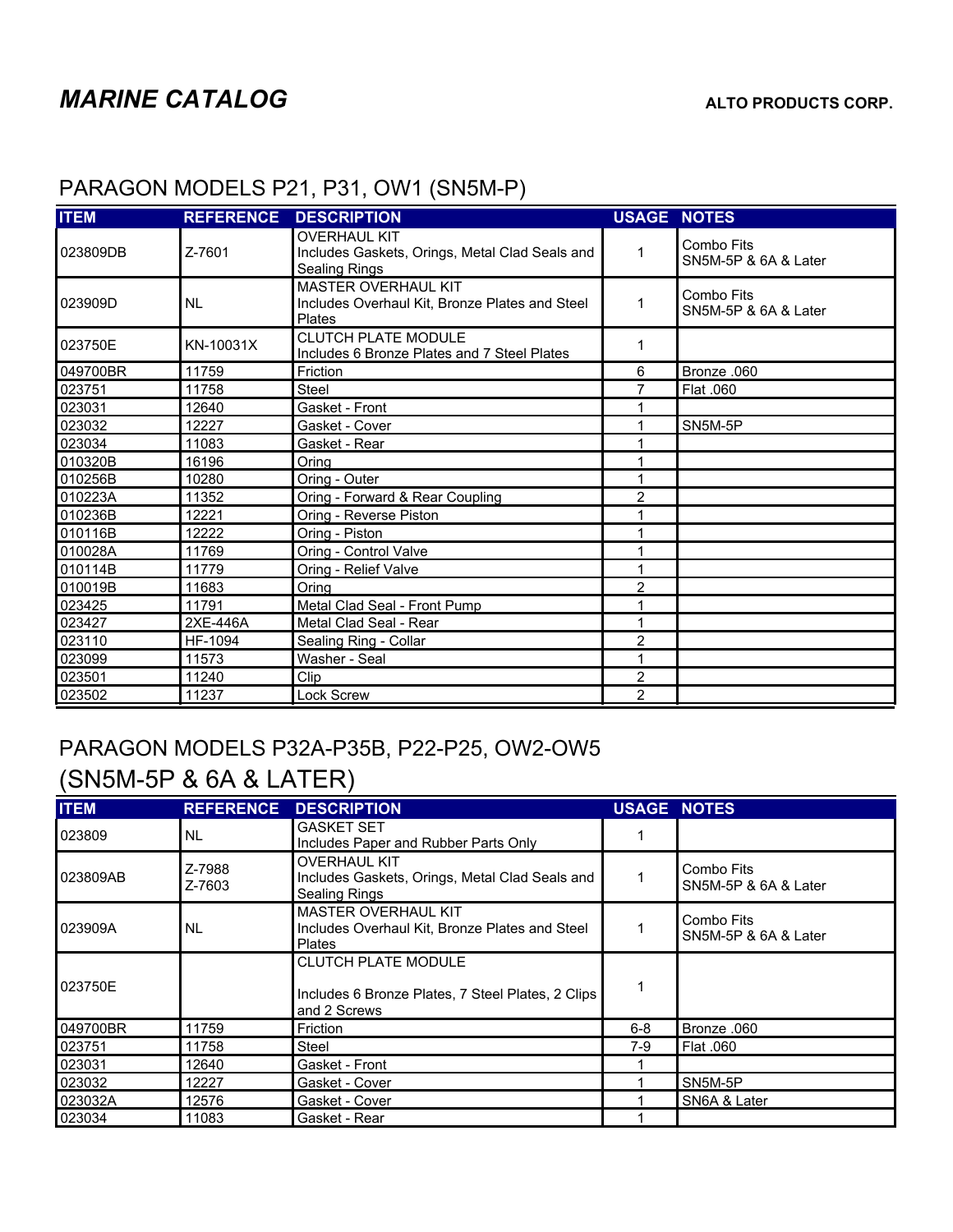### PARAGON MODELS P32A-P35B, P22-P25, OW2-OW5

## (SN5M-5P & 6A & LATER)

| <b>ITEM</b> | <b>REFERENCE</b> | <b>DESCRIPTION</b>                                     | <b>USAGE</b>   | <b>NOTES</b>     |
|-------------|------------------|--------------------------------------------------------|----------------|------------------|
| 023039      | <b>RA20-15A</b>  | Gasket - Reduction                                     |                | 1.5:1 & 2:1 Only |
| 023040      | <b>RB20-15A</b>  | Gasket - Reduction                                     |                | 2.5:1 & 3:1 Only |
| 023321      | 13000            | Nut - Ouput Shaft Coupling (Fits 4" & 5"<br>couplings) |                |                  |
| 010256B     | 10280            | Oring - Outer                                          |                |                  |
| 010223A     | 11352            | Oring - Forward & Rear Coupling                        | 2              |                  |
| 010236B     | 12221            | Oring - Reverse Piston                                 |                |                  |
| 010116B     | 12222            | Oring - Piston                                         |                |                  |
| 010028A     | 11769            | Oring - Control Valve                                  |                |                  |
| 010114B     | 11779            | Oring - Relief Valve                                   |                |                  |
| 010019B     | 11683            | Oring                                                  | 2              |                  |
| 023425      | 11791            | Metal Clad Seal - Front Pump                           |                |                  |
| 023423      | 11518            | Metal Clad Seal - Coupling                             |                |                  |
| 023110      | HF-1094          | Sealing Ring - Collar                                  | 2              |                  |
| 023099      | 11573            | Washer - Seal                                          |                |                  |
| 023501      | 11240            | Clip                                                   | $\overline{2}$ |                  |
| 023502      | 11237            | Lock Screw                                             | 2              |                  |

### PARAGON MODELS P34-P35, P42-P45

## (SN5M-5P & 6A & LATER)

| <b>ITEM</b> | <b>REFERENCE</b> | <b>DESCRIPTION</b>                                                                              | <b>USAGE NOTES</b> |                                    |
|-------------|------------------|-------------------------------------------------------------------------------------------------|--------------------|------------------------------------|
| 023809      | <b>NL</b>        | <b>GASKET SET</b><br>Includes Paper and Rubber Parts Only                                       | 1                  |                                    |
| 023809B     | Z-7988<br>Z-7603 | <b>OVERHAUL KIT</b><br>Includes Gaskets, Orings, Metal Clad Seals and<br><b>Sealing Rings</b>   | 1                  | Combo Fits<br>SN5M-5P & 6A & Later |
| 023909      | <b>NL</b>        | <b>MASTER OVERHAUL KIT</b><br>Includes Overhaul Kit, Bronze Plates and Steel<br>Plates          | 1                  | Combo Fits<br>SN5M-5P & 6A & Later |
| 023750G     | KN-10031         | <b>CLUTCH PLATE MODULE</b><br>Includes 8 Bronze Plates, 9 Steel Plates, 2 Clips<br>and 2 Screws | 1                  |                                    |
| 049700BR    | 11759            | Friction                                                                                        | $6 - 8$            | Bronze .060                        |
| 023751      | 11758            | <b>Steel</b>                                                                                    | $7-9$              | Flat .060                          |
| 023031      | 12640            | Gasket - Front                                                                                  |                    |                                    |
| 023032      | 12227            | Gasket - Cover                                                                                  | 1                  | SN5M-5P                            |
| 023032A     | 12576            | Gasket - Cover                                                                                  |                    | SN6A & Later                       |
| 023034      | 11083            | Gasket - Rear                                                                                   |                    |                                    |
| 023039      | RA20-15A         | Gasket - Reduction                                                                              |                    | 1.5:1 & 2:1 Only                   |
| 023040      | <b>RB20-15A</b>  | Gasket - Reduction                                                                              |                    | 2.5:1 & 3:1 Only                   |
| 023321      | 13000            | Nut - Ouput Shaft Coupling (Fits 4" & 5"<br>couplings)                                          | 1                  |                                    |
| 010256B     | 10280            | Oring - Outer                                                                                   | 1                  |                                    |
| 010223A     | 11352            | Oring - Forward & Rear Coupling                                                                 | 2                  |                                    |
| 010236B     | 12221            | Oring - Reverse Piston                                                                          | 1                  |                                    |
| 010116B     | 12222            | Oring - Piston                                                                                  | 1                  |                                    |
| 010028A     | 11769            | Oring - Control Valve                                                                           |                    |                                    |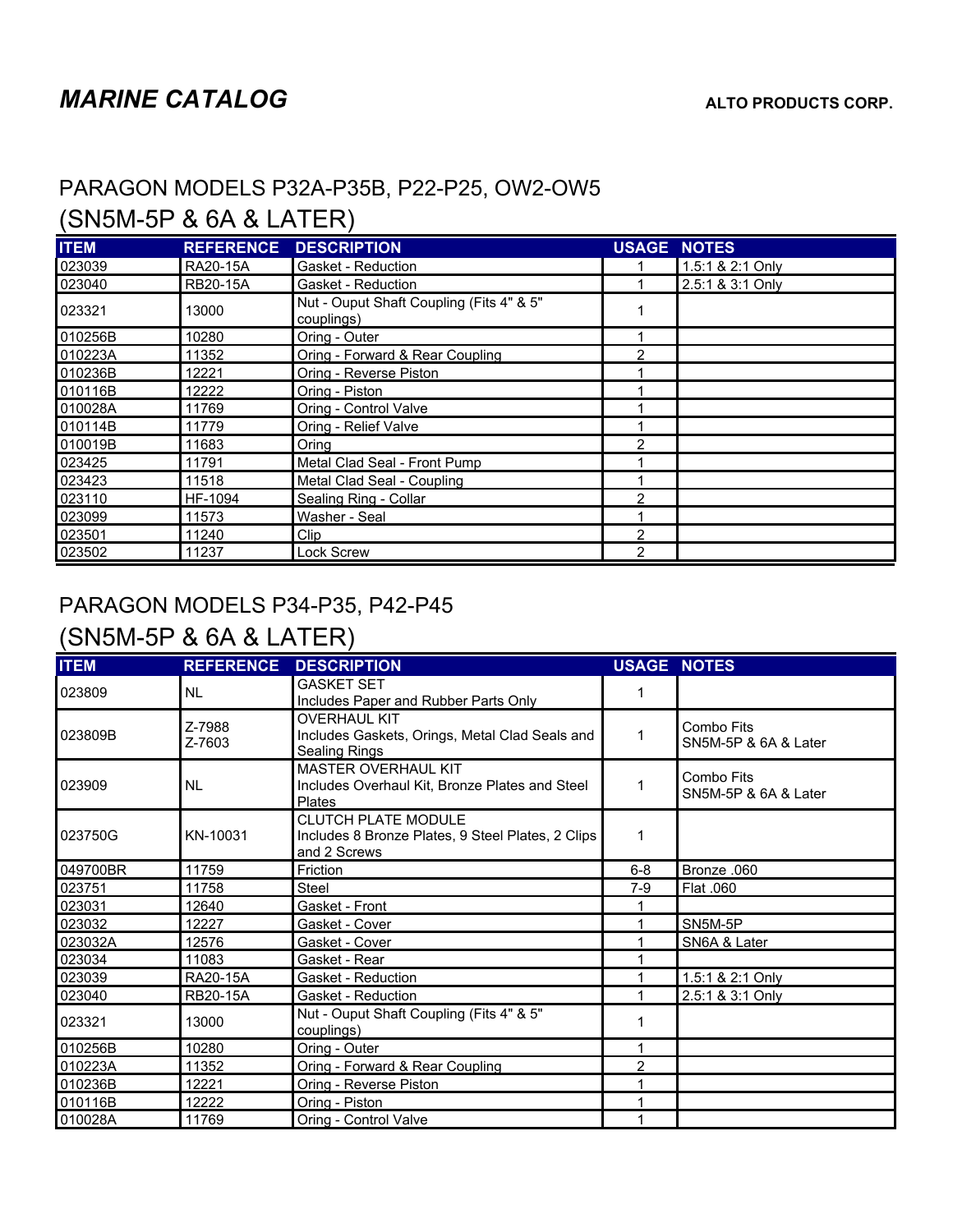### PARAGON MODELS P34-P35, P42-P45

## (SN5M-5P & 6A & LATER)

| <b>ITEM</b> |         | <b>REFERENCE DESCRIPTION</b> | <b>USAGE NOTES</b> |  |
|-------------|---------|------------------------------|--------------------|--|
| 010114B     | 11779   | Oring - Relief Valve         |                    |  |
| 010019B     | 11683   | Oring                        | ◠                  |  |
| 023425      | 11791   | Metal Clad Seal - Front Pump |                    |  |
| 023423      | 11518   | Metal Clad Seal - Coupling   |                    |  |
| 023110      | HF-1094 | Sealing Ring - Collar        | ົ                  |  |
| 023099      | 11573   | Washer - Seal                |                    |  |
| 023501      | 11240   | Clip                         | ◠                  |  |
| 023502      | 11237   | <b>Lock Screw</b>            | ົ                  |  |

## PARAGON MODEL P41 (SN5M-5P & 6A & LATER)

| <b>ITEM</b> | <b>REFERENCE</b> | <b>DESCRIPTION</b>                                                                              | <b>USAGE NOTES</b> |                                    |
|-------------|------------------|-------------------------------------------------------------------------------------------------|--------------------|------------------------------------|
| 023809EB    | Z-7802<br>Z-7987 | <b>OVERHAUL KIT</b><br>Includes Gaskets, Orings, Metal Clad Seals &<br><b>Sealing Rings</b>     | 1                  | Combo Fits<br>SN5M-5P & 6A & Later |
| 023909E     | <b>NL</b>        | <b>MASTER OVERHAUL KIT</b><br>Includes Overhaul Kit, Bronze Plates and Steel<br>Plates          | 1                  | SN5M-5P                            |
| 023909F     | <b>NL</b>        | <b>MASTER OVERHAUL KIT</b><br>Includes Overhaul Kit, Bronze Plates and Steel<br>Plates          | 1                  | SN6A & Later                       |
| 023750J     | <b>NL</b>        | <b>CLUTCH PLATE MODULE</b><br>Includes 7 Bronze Plates, 8 Steel Plates, 2 Clips<br>and 2 Screws | 1                  |                                    |
| 049700BR    | 11759            | Friction                                                                                        | $7 - 8$            | Bronze .060                        |
| 023751      | 11758            | Steel                                                                                           | $8 - 9$            | Flat .060                          |
| 023031      | 12640            | Gasket - Front                                                                                  |                    |                                    |
| 023032      | 12227            | Gasket - Cover                                                                                  | 1                  | SN5M-5P                            |
| 023032A     | 12576            | Gasket - Cover                                                                                  | 1                  | SN6A & Later                       |
| 023036      | P11397           | Gasket - Reverse-Gear Ring                                                                      | 1                  |                                    |
| 023321      | 13000            | Nut - Ouput Shaft Coupling (Fits 4" & 5"<br>couplings)                                          | 1                  |                                    |
| 010256B     | 10280            | Oring - Outer                                                                                   | 1                  |                                    |
| 010223A     | 11352            | Oring - Forward & Rear Coupling                                                                 | $\overline{2}$     |                                    |
| 010236B     | 12221            | Oring - Reverse Piston                                                                          | 1                  |                                    |
| 010116B     | 12222            | Oring - Piston                                                                                  | 1                  |                                    |
| 010028A     | 11769            | Oring - Control Valve                                                                           | 1                  |                                    |
| 010114B     | 11779            | Oring - Relief Valve                                                                            | 1                  |                                    |
| 010019B     | 11683            | Orina                                                                                           | 2                  |                                    |
| 023425      | 11791            | Metal Clad Seal - Front Pump                                                                    | 1                  |                                    |
| 023426      | <b>RB446</b>     | Metal Clad Seal - Coupling                                                                      | 1                  |                                    |
| 023110      | HF-1094          | Sealing Ring - Collar                                                                           | $\overline{2}$     |                                    |
| 023099      | 11573            | Washer - Seal                                                                                   | $\mathbf{1}$       |                                    |
| 023501      | 11240            | Clip                                                                                            | $\overline{2}$     |                                    |
| 023502      | 11237            | Lock Screw                                                                                      | $\overline{2}$     |                                    |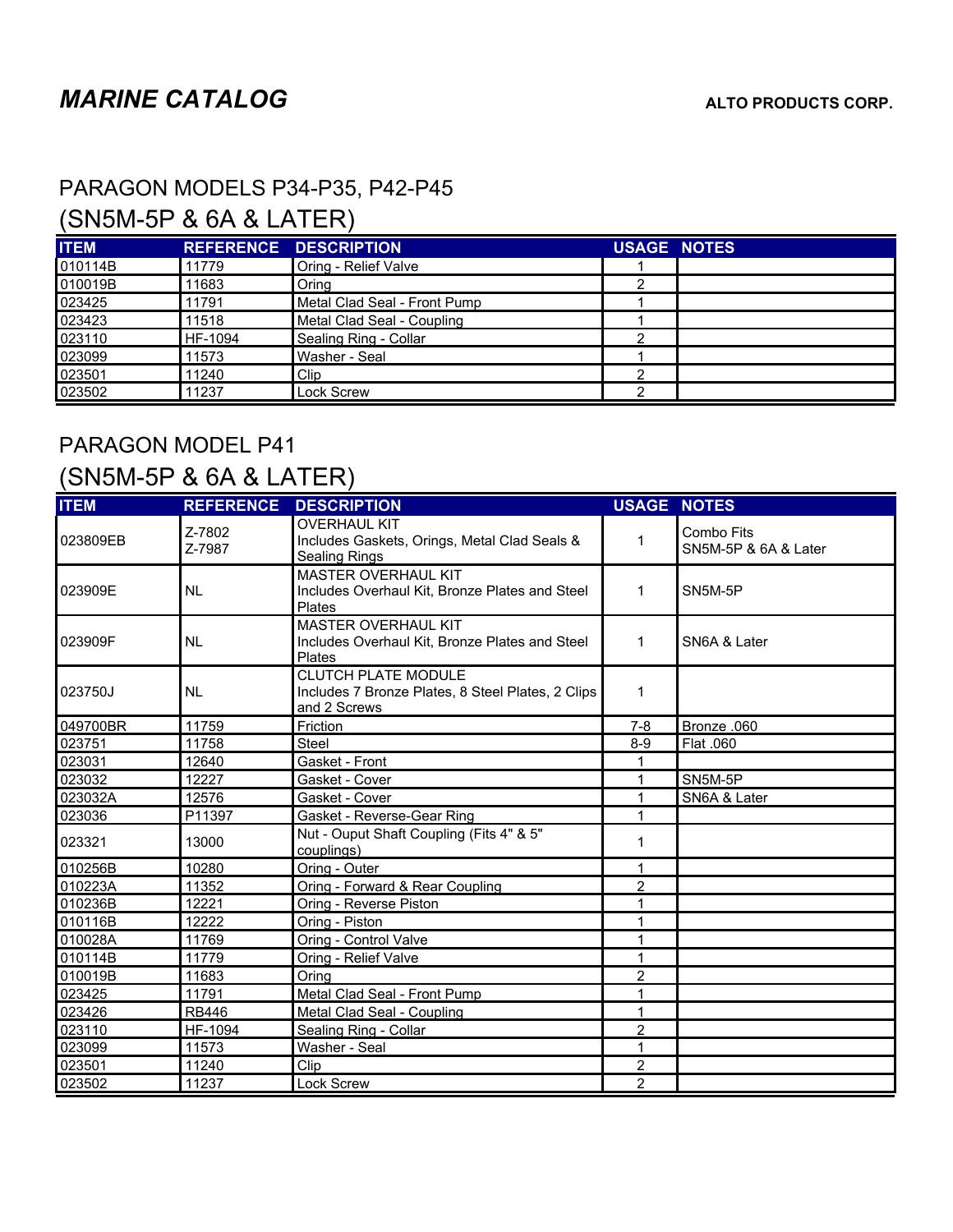### PARAGON MODEL P200, 300, 400

| <b>ITEM</b> |      | <b>REFERENCE DESCRIPTION</b> | <b>USAGE NOTES</b> |             |
|-------------|------|------------------------------|--------------------|-------------|
| 049700BR    | 1759 | <b>Friction Forward</b>      | 6-8                | Bronze .060 |
| 023751      | 1758 | <b>Steel Forward</b>         | 7-9                | 060. Flat   |

### PARAGON MODEL HF7 (Direct Drive)

| <b>ITEM</b> | <b>REFERENCE</b> | <b>DESCRIPTION</b>                                                                              | <b>USAGE NOTES</b> |                                    |
|-------------|------------------|-------------------------------------------------------------------------------------------------|--------------------|------------------------------------|
| 023809EB    | Z-7802<br>Z-7987 | <b>OVERHAUL KIT</b><br>Includes Gaskets, Orings, Metal Clad Seals &<br><b>Sealing Rings</b>     | 1                  | Combo Fits<br>SN5M-5P & 6A & Later |
| 023909E     | <b>NL</b>        | <b>MASTER OVERHAUL KIT</b><br>Includes Overhaul Kit, Bronze Plates and Steel<br>Plates          | 1                  | SN5M-5P                            |
| 023909F     | <b>NL</b>        | <b>MASTER OVERHAUL KIT</b><br>Includes Overhaul Kit, Bronze Plates and Steel<br>Plates          | 1                  | SN6A & Later                       |
| 023750J     | <b>NL</b>        | <b>CLUTCH PLATE MODULE</b><br>Includes 7 Bronze Plates, 8 Steel Plates, 2 Clips<br>and 2 Screws | 1                  |                                    |
| 049700BR    | 11759            | Friction                                                                                        | $7 - 8$            | Bronze .060                        |
| 023751      | 11758            | Steel                                                                                           | $8-9$              | Flat .060                          |
| 023031      | 12640            | Gasket - Front                                                                                  | 1                  |                                    |
| 023032      | 12227            | Gasket - Cover                                                                                  | 1                  | SN5M-5P                            |
| 023032A     | 12576            | Gasket - Cover                                                                                  | 1                  | SN6A & Later                       |
| 023036      | P11397           | Gasket - Reverse-Gear Ring                                                                      | 1                  |                                    |
| 023321      | 13000            | Nut - Ouput Shaft Coupling (Fits 4" & 5"<br>couplings)                                          | 1                  |                                    |
| 010256B     | 10280            | Oring - Outer                                                                                   | 1                  |                                    |
| 010223A     | 11352            | Oring - Forward & Rear Coupling                                                                 | 2                  |                                    |
| 010236B     | 12221            | Oring - Reverse Piston                                                                          | 1                  |                                    |
| 010116B     | 12222            | Oring - Piston                                                                                  | 1                  |                                    |
| 010028A     | 11769            | Oring - Control Valve                                                                           | 1                  |                                    |
| 010114B     | 11779            | Oring - Relief Valve                                                                            | 1                  |                                    |
| 010019B     | 11683            | Oring                                                                                           | $\overline{2}$     |                                    |
| 023425      | 11791            | Metal Clad Seal - Front Pump                                                                    | 1                  |                                    |
| 023426      | <b>RB446</b>     | Metal Clad Seal - Coupling                                                                      | 1                  |                                    |
| 023110      | HF-1094          | Sealing Ring - Collar                                                                           | $\overline{2}$     |                                    |
| 023099      | 11573            | Washer - Seal                                                                                   | 1                  |                                    |
| 023501      | 11240            | Clip                                                                                            | $\overline{c}$     |                                    |
| 023502      | 11237            | <b>Lock Screw</b>                                                                               | $\overline{2}$     |                                    |

#### PARAGON MODEL HJ7

| <b>ITEM</b> |        | <b>REFERENCE DESCRIPTION.</b>                                                                   | <b>USAGE NOTES</b> |  |
|-------------|--------|-------------------------------------------------------------------------------------------------|--------------------|--|
| 023809BB    | Z-7401 | IOVERHAUL KIT<br>Includes Gaskets, Orings, Metal Clad Seals &<br>Sealing Rings                  |                    |  |
| 023911      | 'NL    | <b>I</b> MASTER OVERHAUL KIT<br>Includes Overhaul Kit, Bronze Plates and Steel<br><b>Plates</b> |                    |  |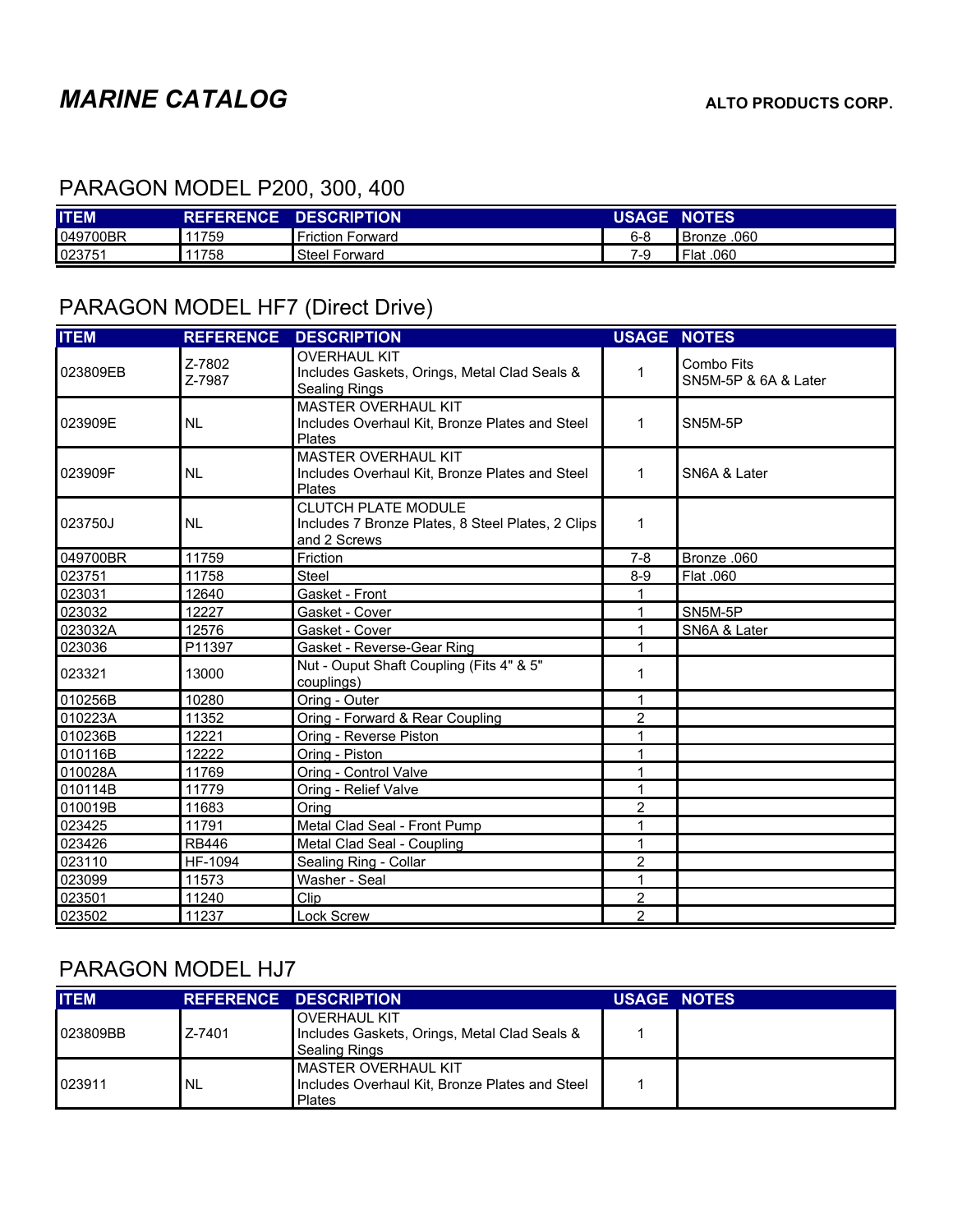### PARAGON MODEL HJ7

| <b>ITEM</b> | <b>REFERENCE</b> | <b>DESCRIPTION</b>                                                                              | <b>USAGE NOTES</b> |             |
|-------------|------------------|-------------------------------------------------------------------------------------------------|--------------------|-------------|
| 023750J     | I NL             | <b>CLUTCH PLATE MODULE</b><br>Includes 7 Bronze Plates, 8 Steel Plates, 2 Clips<br>and 2 Screws | 1                  |             |
| 049700BR    | 11759            | Friction                                                                                        | $\overline{7}$     | Bronze .060 |
| 023751      | 11758            | <b>Steel</b>                                                                                    | 8                  | Flat .060   |
| 023031      | Z-12640          | Gasket - Front Housing                                                                          | 1                  |             |
| 023037      | Y-11767          | Gasket - Cover Housing                                                                          | 1                  |             |
| 023321      | 13000            | Nut - Ouput Shaft Coupling (Fits 4" & 5"<br>couplings)                                          |                    |             |
| 010019B     | X-11683          | Oring                                                                                           | 1                  |             |
| 010028A     | X-11769          | Oring - Control Valve                                                                           | 1                  |             |
| 010114B     | X-11779          | Oring - Relief Valve                                                                            | 1                  |             |
| 010148B     | X-11777          | Oring                                                                                           | 1                  |             |
| 010223A     | X-11352          | Oring - Coupling                                                                                |                    |             |
| 010256B     | X-10280          | Oring - Outer                                                                                   | 1                  |             |
| 023425      | X-11791          | Metal Clad Seal - Front                                                                         | 1                  |             |
| 023426      | <b>RB446</b>     | Metal Clad Seal - Rear                                                                          | 1                  |             |
| 023096      | X-11726          | Washer - Seal                                                                                   |                    |             |
| 023097      | 11176            | Washer - Seal                                                                                   | 6                  |             |
| 023098      | 11353            | Washer - Seal                                                                                   | 6                  |             |
| 023099      | 11573            | Washer - Seal Detent                                                                            | 1                  |             |
| 023110      | HF-1094          | Sealing Ring - Oil Dist.                                                                        | 2                  |             |
| 023501      | 112409           | Clip                                                                                            | 2                  |             |
| 023502      | 11237            | Lock Screw                                                                                      | $\overline{2}$     |             |

## MERCRUISER II-TR, S

| <b>ITEM</b> | <b>REFERENCE</b>                                                               | <b>DESCRIPTION</b>      | <b>USAGE NOTES</b> |                                          |
|-------------|--------------------------------------------------------------------------------|-------------------------|--------------------|------------------------------------------|
| 049700-216  | C9AP-7B164SE<br>B-62691A1-KIT                                                  | Friction Forward        |                    | Fiber .0876                              |
| 023701      | C8AZ-7B442A<br>B-62691A1-KIT                                                   | <b>Steel Forward</b>    | 4                  | Flat .068                                |
| 049700      | E0AZ-7B164A<br>C9AZ-7B164A<br>B6AZ-7B164R<br>B5AZ-7B164B<br>3193139<br>3186574 | Friction                |                    | 061. Tan PL                              |
| 049700BR    | 5C-A66A<br>B5AZ-7B164A<br>B6AZ-7B164A                                          | Friction                |                    | Bronze .061                              |
| 049700BR235 | NL                                                                             | Friction                |                    | Bronze .093                              |
| 023738BR    | 72-A66B                                                                        | Friction                |                    | Bronze .115                              |
| 023739      | 72-176                                                                         | Steel                   |                    | Flat                                     |
| 023358      | 809910                                                                         | Oil Pan for Stern Drive |                    | Black 12mm Plug Thread without<br>Baffle |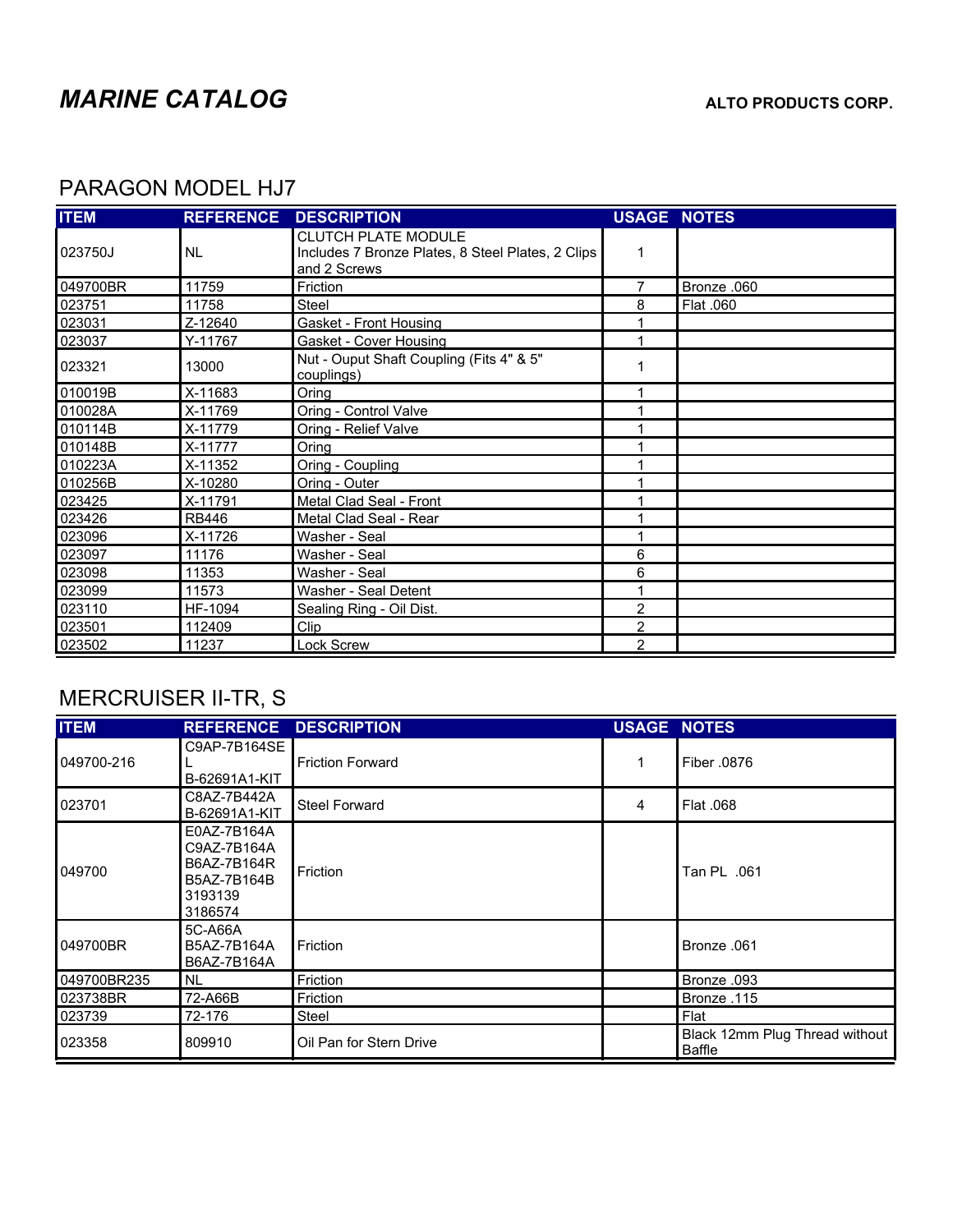#### CAPITOL HYDRASMOOTH

| <b>ITEM</b> |          | REFERENCE DESCRIPTION          | <b>USAGE NOTES</b> |               |
|-------------|----------|--------------------------------|--------------------|---------------|
| 087700      | 17-80032 | <b>I</b> Friction Direct Small |                    | 1 Fiber .072  |
| 087701      | 17-80029 | <b>I</b> Steel Direct Small    | AR                 | I Flat .071   |
| 087711      | 17-80029 | <b>Steel Direct Small</b>      | AR                 | $I$ Flat .061 |
| 087702      | 17-80031 | l Friction Reverse Large       |                    | Piber .092    |

#### CAPITOL MARINE

### HY400, 6900, HY7700, 24000, 25000

| <b>ITEM</b> |              | REFERENCE DESCRIPTION | <b>USAGE NOTES</b> |             |
|-------------|--------------|-----------------------|--------------------|-------------|
| 305700      | 1-00230-4900 | <b>I</b> Friction     | $12 - 14$          | 155. Bronze |
| 305701      | 1-00233-1200 | <b>Steel</b>          | $12 - 14$          | I Flat .091 |

## 5HD-200, HE 10200, 10700, 11200, 11720

| <b>ITEM</b> |              | <b>REFERENCE DESCRIPTION</b> | <b>USAGE NOTES</b> |             |
|-------------|--------------|------------------------------|--------------------|-------------|
| 305702      | 1-00230-2000 | Friction                     | 12-14              | 135. Bronze |
| 305703      | 1-00233-0070 | Steel                        | 12-14              | Plat .095   |
| 305703-390  | 1-00229-1700 | Steel                        |                    | Flat .155   |

## M105, 125

| <b>ITEM</b> | <b>REFERENCE</b> | <b>DESCRIPTION</b> | <b>USAGE NOTES</b> |                |
|-------------|------------------|--------------------|--------------------|----------------|
| 305704      | 1-14186-0000     | <b>I</b> Friction  | 12                 | .125<br>Bronze |
| 305705      | 1-14185-0000     | <sup>'</sup> Steel | $\sim$<br>L        | Flat<br>.065   |

#### TWIN DISC MG-502

| <b>ITEM</b> |        | <b>REFERENCE DESCRIPTION</b>       | <b>USAGE NOTES</b> |                       |
|-------------|--------|------------------------------------|--------------------|-----------------------|
| 332701      | B3337  | <sup>1</sup> Steel Forward/Reverse |                    | 152 Teeth Flat .051   |
| 332700      | B3336A | <b>Friction Forward/Reverse</b>    |                    | 179 Teeth Bronze .085 |

#### TWIN DISC MG-506

| <b>ITEM</b> |               | <b>REFERENCE DESCRIPTION</b>    | <b>USAGE NOTES</b> |                        |
|-------------|---------------|---------------------------------|--------------------|------------------------|
| 332703      | 204097        | Steel Forward/Reverse           |                    | Teeth Flat .061<br>142 |
| 332702      | <b>B3060B</b> | <b>Friction Forward/Reverse</b> | 16                 | 085. Bronze            |

### TWIN DISC MG-509-512

| <b>ITEM</b> |                              | <b>REFERENCE DESCRIPTION</b>               | <b>USAGE NOTES</b> |                                   |
|-------------|------------------------------|--------------------------------------------|--------------------|-----------------------------------|
| 332705      | A-4939<br>P-4371             | Steel Forward/Reverse - MG-509 Only        | 14                 | $\blacksquare$ 45 Teeth Flat .062 |
| 332705-200  | 4720762                      | Steel Forward/Reverse - MG-509 Only 2.mm   | 14                 | 145 Teeth Flat .079               |
| 332704      | A-4480A, B, M<br>P-4251A,B,C | Friction Forward/Reverse - MG-509 & MG-512 | 14                 | 112. Bronze                       |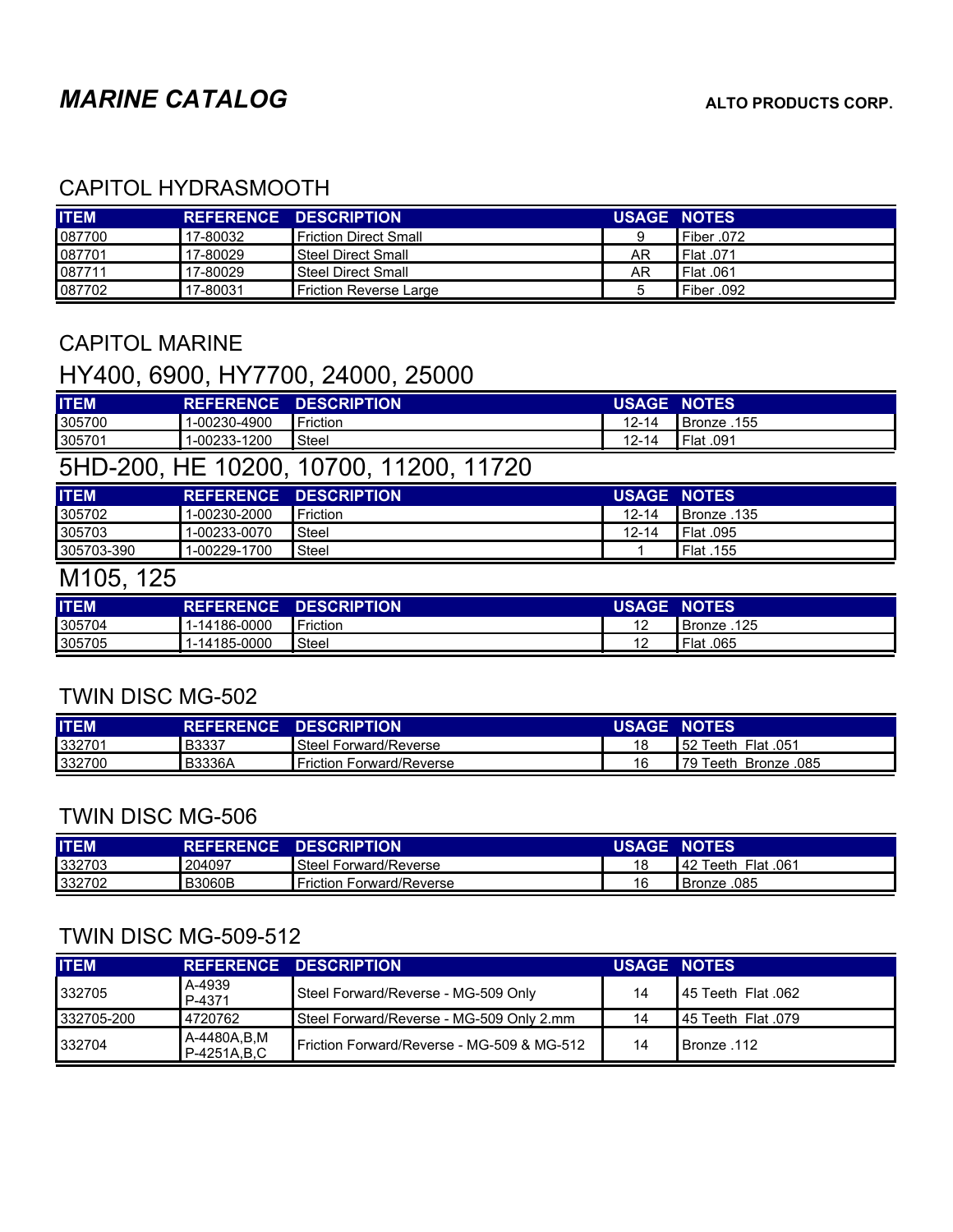### TWIN DISC MG-514A, B, C

| <b>ITEM</b> |         | <b>REFERENCE DESCRIPTION</b> | <b>USAGE NOTES</b> |             |
|-------------|---------|------------------------------|--------------------|-------------|
| 332709      | A-6567E | Steel MG-514A.MG-514B - Late |                    | 091. Step   |
| 332709      | A-6567E | Steel MG-514C                |                    | I Step .091 |
| 332706      | A-6566E | l Friction - All Models      | 14                 | Sronze .122 |

## TWIN DISC (Various)

| <b>ITEM</b> |          | REFERENCE DESCRIPTION                         | <b>USAGE NOTES</b> |               |
|-------------|----------|-----------------------------------------------|--------------------|---------------|
| 332708      | 206177M  | Friction                                      |                    |               |
| 332711-228  | l 215736 | I Steel - MG-518                              |                    | I Flat .090   |
| 332712      | 206106X  | Friction - MG-518                             |                    | l Grn WF .125 |
| 332502UP26  | IB3073C  | Drive Block, Rubber - Large (Pack of 26 Pcs.) | 26                 |               |
| 332503UP26  | A3905E   | Drive Block. Rubber - Small (Pack of 26 Pcs.) | 26                 |               |

### HURTH MARINE HBW 5, 50, 100

| <b>ITEM</b> | <b>REFERENCE</b> | <b>DESCRIPTION</b>                                                                     | <b>USAGE NOTES</b> |                   |
|-------------|------------------|----------------------------------------------------------------------------------------|--------------------|-------------------|
| 316801B     | 500427           | GASKET SET Includes Paper and Rubber Parts<br>Only                                     |                    |                   |
| 316901      | 500437           | <b>MASTER OVERHAUL KIT</b><br>Includes Overhaul Kit, Bronze Plates and Steel<br>Plates |                    |                   |
| 316750      | NL.              | <b>CLUTCH PLATE MODULE</b><br>Includes 8 Bronze Plates, 6 Steel Plates                 |                    |                   |
| 316700      | 288757           | Friction                                                                               | 8                  | Bronze .063       |
| 316701      | 288758           | Steel                                                                                  | 6                  | Flat .056         |
| 316003      | 288739           | Gasket                                                                                 | 4                  |                   |
| 316005      | 254716           | Gasket - Shift Cover                                                                   |                    |                   |
| 316410      | 106864           | Metal Seal - Lever                                                                     |                    | OD: 26mm ID: 20mm |
| 316401      | 280135           | <b>Metal Seal</b>                                                                      |                    | OD: 37mm ID: 27mm |
| 316402      | 105153           | Metal Seal                                                                             |                    | OD: 45mm ID: 32mm |
| 2000950     | 105524           | Oring - Shift Shaft HBW-50                                                             |                    |                   |
| 2401230     | 105679           | Oring - Intermediate Shaft HBW-100                                                     |                    |                   |
| 316187-396  | 288748           | Thrust Washer (OE Design)                                                              | 2                  |                   |
| 316645      |                  | Shim Kit - Bearing (Contains 1 Each Shim)                                              |                    |                   |

### HURTH MARINE HBW 10, 150

| <b>ITEM</b> |        | <b>REFERENCE DESCRIPTION</b>                                                                   | <b>USAGE NOTES</b> |  |
|-------------|--------|------------------------------------------------------------------------------------------------|--------------------|--|
| 316803B     | 500428 | <b>GASKET SET</b><br>Includes Gaskets, Orings and Metal Clad Seals                             |                    |  |
| 316903      | 500438 | <b>MASTER OVERHAUL KIT</b><br>Includes Overhaul Kit, Bronze Plates and Steel<br><b>Plates</b>  |                    |  |
| 316903A     | I NL   | IMASTER OVERHAUL KIT - LATE<br>Includes Overhaul Kit, Bronze Plates and Steel<br><b>Plates</b> |                    |  |
| 316750A     | I NL   | <b>CLUTCH PLATE MODULE</b><br>Includes 8 Bronze Plates, 6 Steel Plates                         |                    |  |
| 316750E     | I NL   | CLUTCH PLATE MODULE - LATE<br>Includes 8 Bronze Plates, 8 Steel Plates                         |                    |  |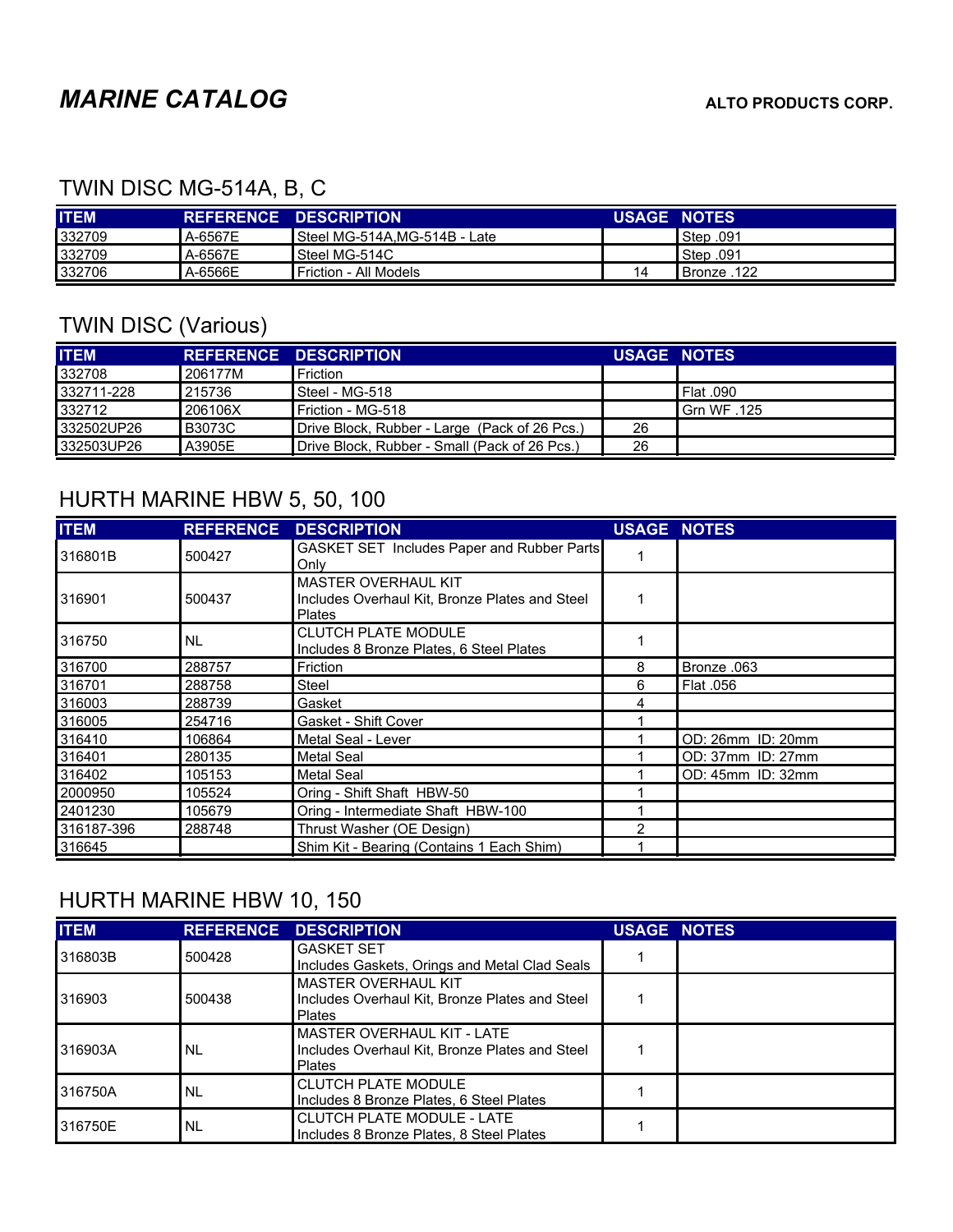### HURTH MARINE HBW 10, 150

| <b>ITEM</b> |        | <b>REFERENCE DESCRIPTION</b>       | <b>USAGE NOTES</b> |                   |
|-------------|--------|------------------------------------|--------------------|-------------------|
| 316702      | 288912 | Friction                           | 8                  | Bronze .063       |
| 316703      | 187872 | Steel                              | 6                  | Flat .056         |
| 316703-100  | NL.    | Steel - Thin                       | 8                  | I Flat .039       |
| 316002      | 254715 | Gasket                             | 4                  |                   |
| 316005      | 254716 | Gasket - Shift Cover               |                    |                   |
| 316410      | 106864 | Metal Clad Seal - Lever            |                    | OD: 26mm ID: 20mm |
| 316403      | 215875 | Metal Clad Seal - Front            |                    | OD: 52mm ID: 30mm |
| 316404      | 105159 | Metal Clad Seal - Rear             |                    | OD: 52mm ID: 40mm |
| 3001400     | 105530 | Oring - Intermediate Shaft HBW 150 |                    |                   |
| 316188      | 344787 | <b>Thrust Washer</b>               | C                  |                   |

#### HURTH MARINE HBW 150V

| <b>ITEM</b> | <b>REFERENCE</b> | <b>DESCRIPTION</b>                                                                            | <b>USAGE NOTES</b> |                   |
|-------------|------------------|-----------------------------------------------------------------------------------------------|--------------------|-------------------|
| 316803VB    | 500429           | <b>GASKET SET</b><br>Includes Gaskets, Orings, Metal Clad<br>Seals, Sealing Rings             |                    |                   |
| 316903V     | 500439           | <b>MASTER OVERHAUL KIT</b><br>Includes Overhaul Kit, Bronze Plates and Steel<br>Plates        |                    |                   |
| 316903VA    | <b>NL</b>        | <b>MASTER OVERHAUL KIT - LATE</b><br>Includes Overhaul Kit, Bronze Plates and Steel<br>Plates | 1                  |                   |
| 316750A     | <b>NL</b>        | <b>CLUTCH PLATE MODULE</b><br>Includes 8 Bronze Plates, 6 Steel Plates                        |                    |                   |
| 316750E     | <b>NL</b>        | <b>CLUTCH PLATE MODULE - LATE</b><br>Includes 8 Bronze Plates, 8 Steel Plates                 | 1                  |                   |
| 316702      | 288912           | Friction                                                                                      | 8                  | Bronze .063       |
| 316703      | 187872           | <b>Steel</b>                                                                                  | 6                  | Flat .056         |
| 316703-100  | <b>NL</b>        | Steel - Thin                                                                                  | 8                  | Flat .039         |
| 316002      | 254715           | Gasket                                                                                        | 2                  |                   |
| 316005      | 254716           | Gasket - Shift Cover                                                                          |                    |                   |
| 316410      | 106864           | Metal Clad Seal - Lever                                                                       |                    | OD: 26mm ID: 20mm |
| 316403      | 215875           | Metal Clad Seal - Front                                                                       |                    | OD: 52mm ID: 30mm |
| 316406      | 401647           | Metal Clad Seal - Rear                                                                        | 2                  | OD: 90mm ID: 65mm |
| A10030B     | 105590           | Oring                                                                                         |                    |                   |
| A10029A     | 291618           | Oring                                                                                         | 2                  |                   |

# HURTH MARINE HBW 20, 220, 250

| <b>ITEM</b> |           | <b>REFERENCE DESCRIPTION</b>                                                        | <b>USAGE NOTES</b> |             |
|-------------|-----------|-------------------------------------------------------------------------------------|--------------------|-------------|
| 316805B     | 500430    | <b>OVERHAUL KIT</b><br>Includes Gaskets, Orings, Metal Clad<br>Seals, Sealing Rings |                    |             |
| 316905      | 500440    | IMASTER OVERHAUL KIT<br>Includes Overhaul Kit, Bronze Plates and Steel<br>Plates    |                    |             |
| 316750B     | <b>NL</b> | <b>CLUTCH PLATE MODULE</b><br>Includes 10 Bronze Plates, 8 Steel Plates             |                    |             |
| 316704      | 288889    | Friction                                                                            | 10                 | 063. Bronze |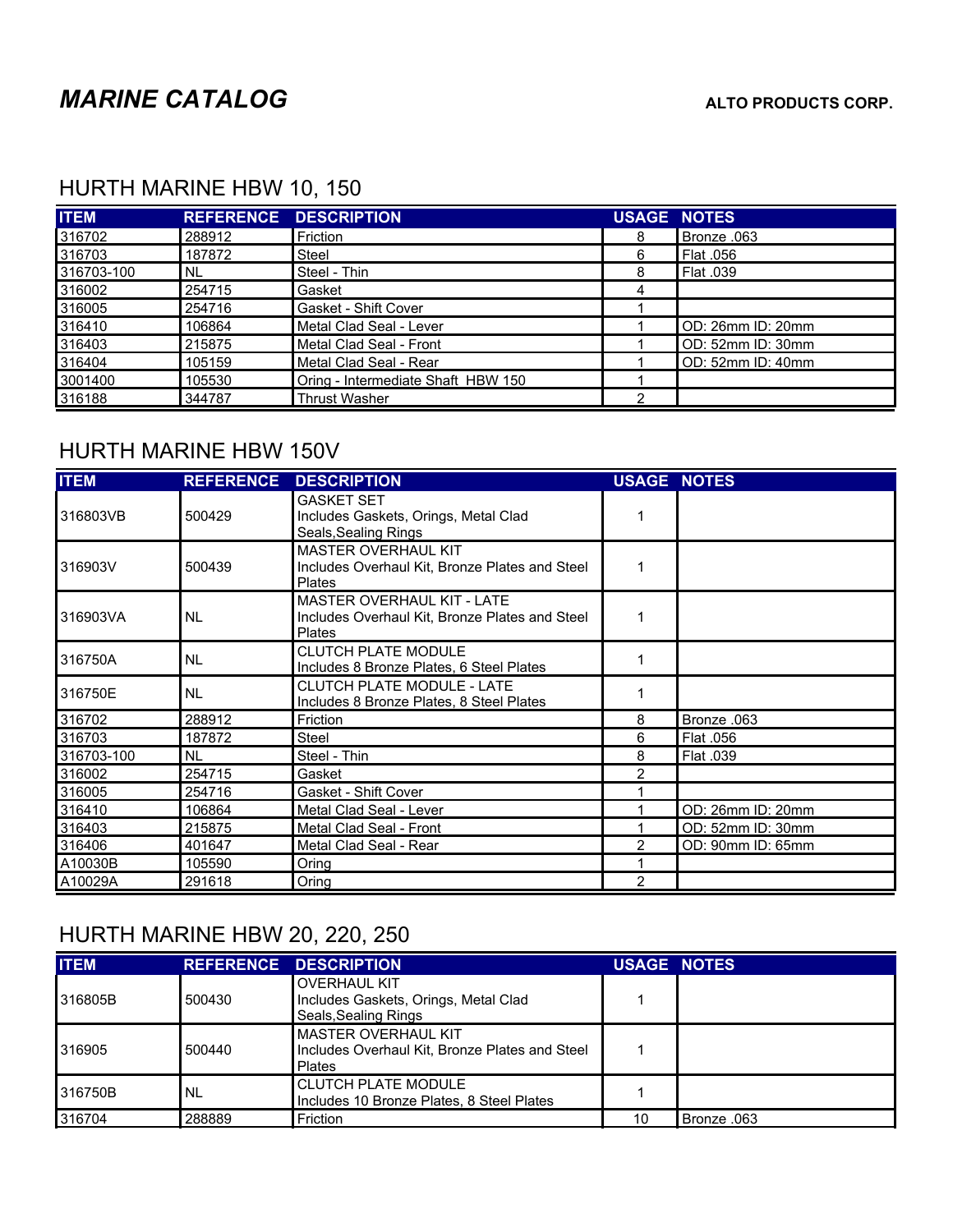### HURTH MARINE HBW 20, 220, 250

| <b>ITEM</b> |                  | <b>REFERENCE DESCRIPTION</b> | <b>USAGE NOTES</b> |                   |
|-------------|------------------|------------------------------|--------------------|-------------------|
| 316705      | 206026           | Steel                        |                    | 1Flat .056        |
| 316001      | 274251           | Gasket                       | 4                  |                   |
| 316410      | 106864           | Metal Clad Seal - Lever      |                    | OD: 26mm ID: 20mm |
| 316404      | 105159           | Metal Clad Seal              |                    | OD: 52mm ID: 40mm |
| 316405      | 284260           | Metal Clad Seal              |                    | OD: 90mm ID: 65mm |
| 316189      | 327395<br>277109 | Oring                        |                    |                   |

## HURTH MARINE Damper Assemblies

| <b>ITEM</b>   | <b>REFERENCE</b>        | <b>DESCRIPTION</b>                                                                                                                        | <b>USAGE</b> |
|---------------|-------------------------|-------------------------------------------------------------------------------------------------------------------------------------------|--------------|
| <b>DA-301</b> | 947-77-601-02<br>254750 | 121.5mm X 100mm 10/23/29 Teeth DIN 5464, 10 Teeth 45<br>Degree x 8                                                                        |              |
| DA-302        | 947-44-601-03<br>254762 | 152mm x 123mm 10/23/29 Teeth DIN 5464<br>w/DOWEL PIN HOLES 45 Degree x 8                                                                  |              |
| DA-303        | 288240                  | 157mm X 123mm 10/23/29 Teeth DIN 5464, 10 Teeth 72 Degree<br>x 5                                                                          |              |
| DA-304        | 1866-061-002            | 6 3/16" x 1 11/32" Diameter, 5 bolt holes, 6 springs,<br>26 teeth                                                                         |              |
| <b>DA-305</b> | 1866-052-002            | 5.962/151.44 Diameter, 1-1/4" Diameter (spline)<br>8 Bolt Holes, 6 Springs, 26 Teeth<br>(5.59"/142mm from center to center of bolt holes) |              |

## HURTH MARINE HSW 800 SERIES (Reduction) & V DRIVE

| <b>ITEM</b> | <b>REFERENCE</b>               | <b>DESCRIPTION</b>                                                                                    | <b>USAGE NOTES</b> |                   |
|-------------|--------------------------------|-------------------------------------------------------------------------------------------------------|--------------------|-------------------|
| 316807CB    | <b>NA</b>                      | OVERHAUL KIT - (800 REDUCTION)<br>Includes Gaskets, Orings, Metal Clad<br>Seals, Sealing Rings        |                    |                   |
| 316807BB    | <b>NL</b>                      | <b>OVERHAUL KIT - (V DRIVE)</b><br>Includes Gaskets, Orings, Metal Clad<br>Seals, Sealing Rings       |                    |                   |
| 316907A     | 500435                         | MASTER OVERHAUL KIT - (800 REDUCTION)<br>Includes Overhaul Kit, Bronze Plates and Steel<br>Plates     | 1                  |                   |
| 316907AV    | <b>NL</b>                      | MASTER OVERHAUL KIT - (V DRIVE)<br>Includes Overhaul Kit, Bronze Plates and Steel<br>Plates           | 1                  |                   |
| 316750D     | <b>NL</b>                      | CLUTCH PLATE MODULE - (800 REDUCTION<br>AND V DRIVE)<br>Includes 10 Bronze Plates and 12 Steel Plates |                    |                   |
| 316708      | 97827315013<br>455-786, 813319 | Friction                                                                                              | 10                 | Bronze .079       |
| 316709      | 97827314013<br>455-787, 813320 | Steel                                                                                                 | 12                 | Wave .067         |
| 316004      | 27-813301<br>408-388           | Gasket - Shift Cover                                                                                  | 1                  |                   |
| 316405      | 26-813286<br>413-883           | Metal Clad Seal - Input                                                                               | 1                  | OD: 52mm ID: 35mm |
| 316407A     | 634319104                      | Metal Clad Seal - Output - REDUCTION                                                                  |                    | OD: 95mm ID: 73mm |
| 316408A     | 105-113                        | Seal - Output V DRIVE                                                                                 |                    | 105 X 130 X 12    |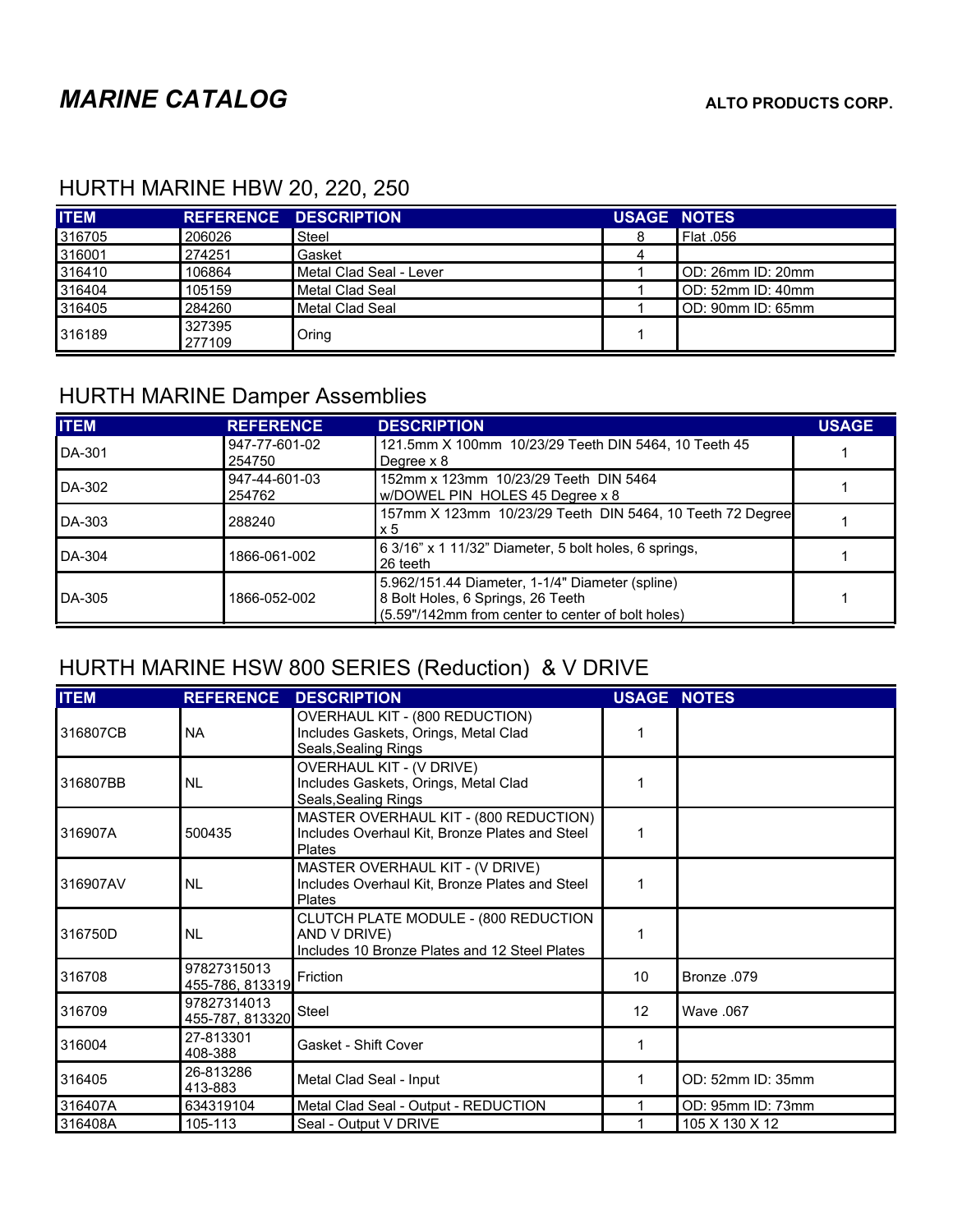| <b>ITEM</b> | <b>REFERENCE</b>     | <b>DESCRIPTION</b>                      | <b>USAGE NOTES</b> |               |
|-------------|----------------------|-----------------------------------------|--------------------|---------------|
| 316409A     | 480-762              | Seal - Output V DRIVE                   |                    | 80 X 100 X 10 |
| 316940A     | 438337               | Filter                                  |                    |               |
| FK316940    | 463772               | Filter Kit - Includes Filter & 2 Orings |                    |               |
| 010614A     | 25-813406<br>105-542 | Oring - Inner Filter Cover              |                    |               |
| A10046A     | 25-813407<br>442-731 | Oring - Outer Filter Cover              |                    |               |
| 1581496     | 25-813329<br>105-571 | Oring - Output Flange                   |                    |               |
| 010611A     | <b>NL</b>            | Oring - Control Valve                   | $\overline{2}$     |               |
| 316102      | 53-813312<br>447-038 | Sealing Ring - Shaft                    | 3                  |               |

#### HURTH MARINE HSW 800 SERIES (Reduction) & V DRIVE

# HURTH MARINE HSW 630 (Hydraulic) & 630 V DRIVE

| <b>ITEM</b> |                                  | <b>REFERENCE DESCRIPTION</b>                                                                                | <b>USAGE NOTES</b> |                                                 |
|-------------|----------------------------------|-------------------------------------------------------------------------------------------------------------|--------------------|-------------------------------------------------|
| 316807B     | <b>NL</b>                        | OVERHAUL KIT - (630 HYDRAULIC)<br>Includes Gaskets, Orings, Metal Clad Seals &<br>Sealing Rings             | 1                  |                                                 |
| 316807AB    | 500-423                          | <b>OVERHAUL KIT - (630 V DRIVE)</b><br>Includes Gaskets, Orings, Metal Clad Seals &<br><b>Sealing Rings</b> | 1                  |                                                 |
| 316907      | <b>NL</b>                        | MASTER OVERHAUL KIT - (630 HYDRAULIC)<br>Includes Overhaul Kit, Bronze Plates and Steel<br>Plates           | 1                  |                                                 |
| 316907V     | <b>NL</b>                        | MASTER OVERHAUL KIT - (630 V DRIVE)<br>Includes Overhaul Kit, Bronze Plates and Steel<br>Plates             | 1                  |                                                 |
| 316750C     | <b>NL</b>                        | CLUTCH PLATE MODULE - (630 HYD & 630 V<br>DRIVE)<br>Includes 8 Bronze Plates and 10 Steel Plates            | 1                  |                                                 |
| 316708      | 97827315013<br>455-786<br>813319 | Friction                                                                                                    | 8                  | Bronze 2.0mm / .079<br>OD: 134mm /5.27 36 Teeth |
| 316709      | 97827314013<br>455-787<br>813320 | Steel                                                                                                       | 10                 | Wave 1.77mm / .067<br>ID: 96.5mm / 3.8          |
| 316004      | 27-813301<br>408-388             | Gasket - Shift Cover                                                                                        | 1                  |                                                 |
| 316405      | 26-813286<br>413883              | Metal Clad Seal - Input                                                                                     | 1                  | OD: 52mm ID: 35mm                               |
| 316407      | 26-813292<br>442-135             | Metal Clad Seal - Output                                                                                    | $\mathbf{1}$       | OD: 72mm ID: 55mm                               |
| 316940A     | 438337                           | Filter                                                                                                      | $\mathbf{1}$       |                                                 |
| FK316940    | 463772                           | Filter Kit - Includes Filter & 2 Orings                                                                     | $\mathbf{1}$       |                                                 |
| 010614A     | 25-813406<br>105-542             | Oring - Inner Filter Cover                                                                                  | 1                  |                                                 |
| A10046A     | 25-813407<br>442-731             | Oring - Outer Filter Cover                                                                                  | 1                  |                                                 |
| 1581496     | 25-813329<br>105571              | Oring - Output Flange                                                                                       | 1                  |                                                 |
| 010611A     | 101-101                          | Oring - Control Valve                                                                                       | $\overline{2}$     |                                                 |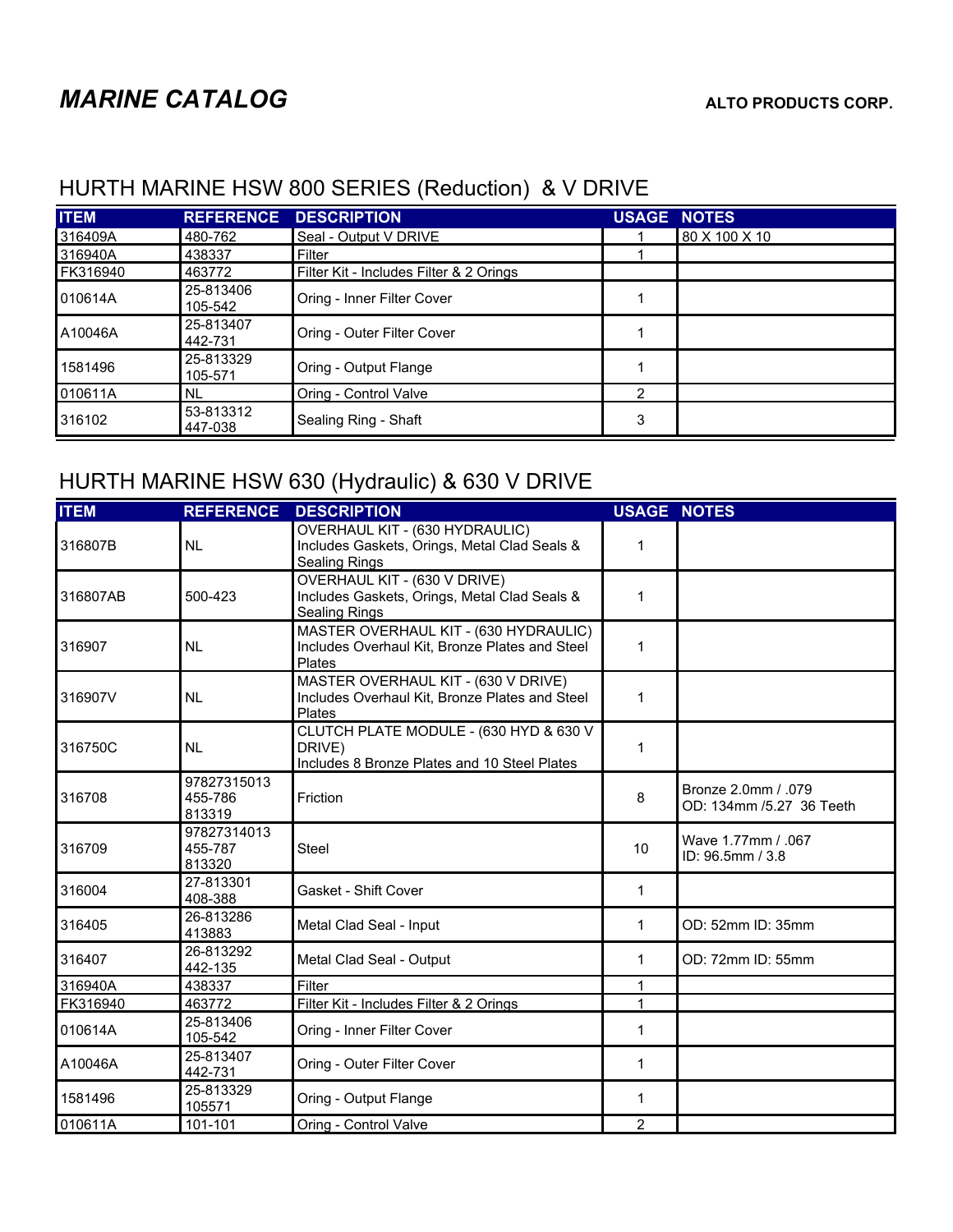### HURTH MARINE HSW 630 (Hydraulic) & 630 V DRIVE

| <b>ITEM</b> |                       | <b>REFERENCE DESCRIPTION.</b> | <b>USAGE NOTES</b> |                            |
|-------------|-----------------------|-------------------------------|--------------------|----------------------------|
| 316102      | 153-813312<br>447-038 | Sealing Ring - Shaft          |                    |                            |
| 316408      | 444-070               | Seal - Output VDRIVE          |                    | $185 \times 110 \times 12$ |
| 316409      | 444-071               | Seal - Output V DRIVE         |                    | $165 \times 85 \times 12$  |

#### HURTH MARINE HSW 450A-2

| <b>ITEM</b> | <b>REFERENCE</b> | <b>DESCRIPTION</b>                                                                          | <b>USAGE NOTES</b> |                                                   |
|-------------|------------------|---------------------------------------------------------------------------------------------|--------------------|---------------------------------------------------|
| 315800      | <b>NL</b>        | <b>OVERHAUL KIT</b><br>Includes Gaskets, Orings, Metal Clad Seals &<br><b>Sealing Rings</b> |                    |                                                   |
| 315900      | <b>NL</b>        | MASTER OVERHAUL KIT<br>Includes Overhaul Kit, Bronze Plates and Steel<br><b>Plates</b>      |                    |                                                   |
| 315750      | NL               | <b>CLUTCH PLATE MODULE</b><br>Includes 8 Bronze Plates, 10 Steel Plates                     |                    |                                                   |
| 315700BR    | 489120           | Friction                                                                                    | 8                  | Bronze 1.7mm / .066<br>OD: 110mm / 4.325 27 Teeth |
| 315701      | 489119           | <b>Steel</b>                                                                                | 10                 | Wave 1.5mm / .059<br>ID: 85mm / 3.335 6 Teeth     |
| 316004      | 408388           | Gasket - Control Block                                                                      |                    |                                                   |
| 315401      | 374056           | Metal Clad Seal - Output Shaft                                                              |                    | $45 \times 62 \times 8$                           |
| 315402      | 500065           | Metal Clad Seal - Dist. Shaft                                                               |                    | 30 x 43 x 8/9.5                                   |
| 316405      | 413883           | Metal Clad Seal - Input Shaft                                                               |                    | $52 \times 35 \times 8$                           |
| 1581181     | 105559           | Oring - Output Shaft                                                                        |                    |                                                   |
| 316940A     | 438337           | Filter                                                                                      |                    |                                                   |
| FK316940    | 463772           | Filter Kit - Includes Filter & 2 Orings                                                     |                    |                                                   |

### HURTH MARINE / ZF IRM 220, 220A

| <b>ITEM</b> |                        | <b>REFERENCE DESCRIPTION</b>                                                         | <b>USAGE NOTES</b> |             |
|-------------|------------------------|--------------------------------------------------------------------------------------|--------------------|-------------|
| 322800      | 3205199501             | <b>OVERHAUL KIT</b><br>Includes Gaskets, Orings, Metal Clad Seals &<br>Sealing Rings |                    |             |
| 322700-220  | 3205302057             | <b>Friction Forward &amp; Reverse</b>                                                | 22                 | Bronze .087 |
| 322701-140  | 3205302062             | Steel Forward & Reverse                                                              | 24                 | Waved 055   |
| 316711      | 3201302008             | Steel                                                                                |                    |             |
| 322100      | 0634402538<br>03380100 | Ring, Sealing Lock                                                                   | 4                  |             |
| 322400      | 0634319110             | Metal Clad Seal - Input                                                              |                    |             |
| 322402      | 063400069              | Metal Clad Seal - Output                                                             |                    |             |

### MARINE COUPLINGS

### VELVET DRIVE ®

| <b>ITEM</b> |              | <b>REFERENCE DESCRIPTION.</b> | <b>USAGE NOTES</b> |             |
|-------------|--------------|-------------------------------|--------------------|-------------|
| 023323      | 4547AY       | Coupling 5 - MODEL 10-18 Only |                    |             |
| 023324      | 4547BA       | Coupling 4 - MODEL 10-17 Only |                    |             |
| 023327      | 1000-031-001 | Coupling - Current Reduction  |                    | Fine Spline |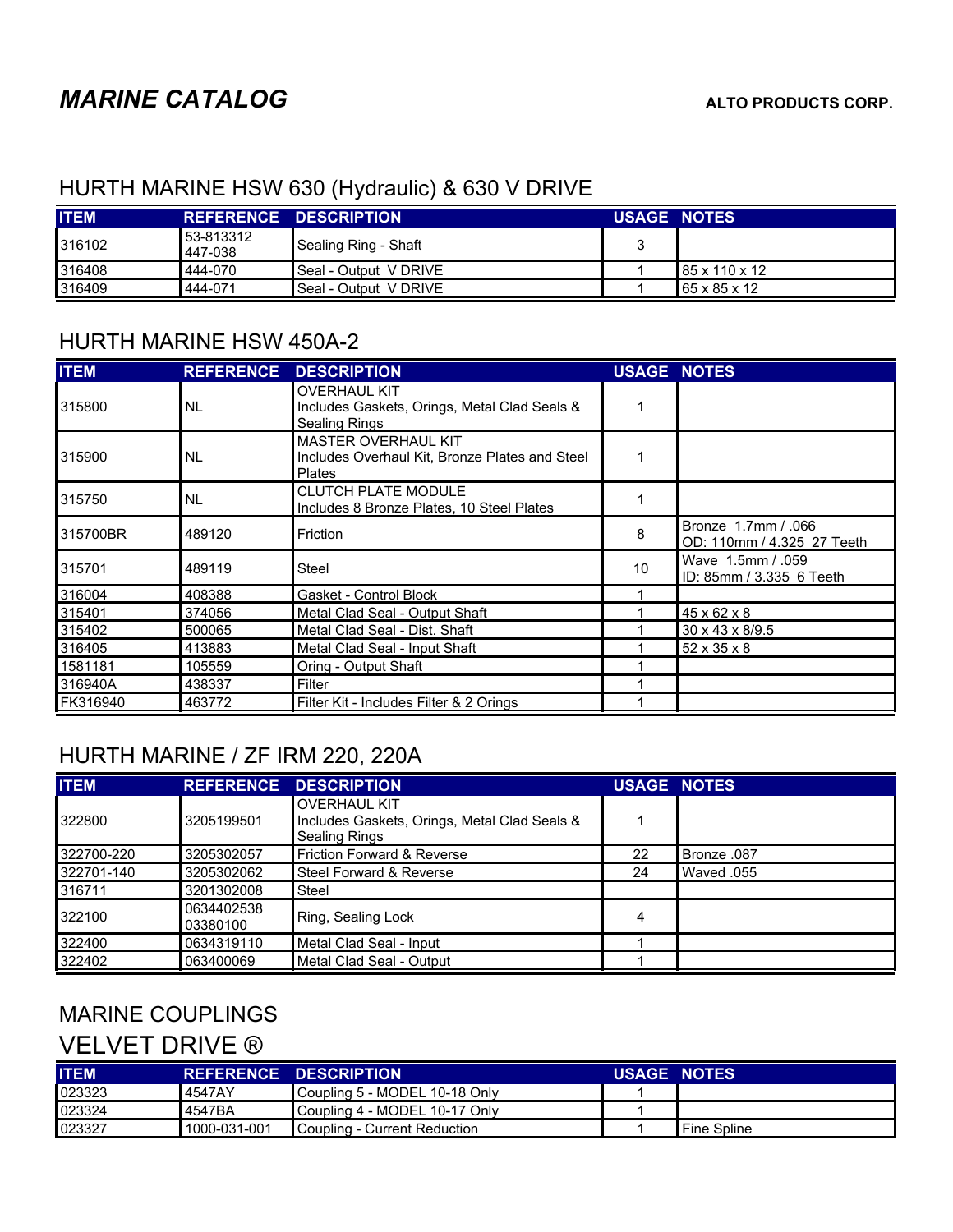### MARINE COUPLINGS

### VELVET DRIVE ®

| <b>ITEM</b> |                 | <b>REFERENCE DESCRIPTION</b>           | <b>USAGE NOTES</b> |             |
|-------------|-----------------|----------------------------------------|--------------------|-------------|
| 023328      | 14912           | Coupling - Early Reduction             |                    | Fine Spline |
| 023543-075  | l4BX-A          | Coupling Shaft VD71/72 4" X .75 Bore   |                    |             |
| 023543-087  | 4BX-AA          | Coupling Shaft VD 71/72 4" X .875 Bore |                    |             |
| 023543-125  | 4865DD<br>4BX-D | Coupling Shaft VD 71/72 4" X 1.25 Bore |                    |             |
| 023559-125  | 4886D<br>5AX-D  | Coupling Shaft VD 71/72 5" X 1.25 Bore |                    |             |
| 023559-137  | I NA            | Coupling Shaft VD71/72 5" X 1.375 Bore |                    |             |
| 023559-150  | I NA            | Coupling Shaft VD71/72 5" X 1.50 Bore  |                    |             |

## MARINE DAMPER ASSEMBLIES

### VELVET DRIVE ®

| <b>ITEM</b>    | <b>REFERENCE</b>                       | <b>DESCRIPTION</b>                                                             |
|----------------|----------------------------------------|--------------------------------------------------------------------------------|
| DA-101         | 1004-650-001                           | 13" x 7/8" Diameter, 8 bolt, 10 springs, 26 Teeth                              |
| <b>DA-101A</b> | 1004-650-005                           | 15" $X$ 1 $\frac{1}{4}$ " Diameter, 14 bolt holes, 10 springs, 26 Teeth        |
| DA-102         | 1004-650-002<br>AS4-K1C<br>BBD3108UL   | 6.18" OD, 1.353 Spline, Red spring, 26 Teeth                                   |
| DA-103         | 1004-650-003                           | 8.0" OD, 1.35 Spline (8 Equally Spaced Holes), 26 Teeth                        |
| DA-106         | 1004-650-006<br>$AS4-K2C$<br>BBD0107UL | 6.66" RAD (Triangle), 1.353 Spline, Red spring, 26 Teeth                       |
| <b>DA-106A</b> | 120-8-1446                             | 6.66" RAD Same as DA-106 except w/Cut Off Rounded Ears, 26 Teeth               |
| DA-107         | 1004-650-007<br>$AS7-K2C$<br>BBD3131UL | 13.25" OD Fits Engines up to 430 C.U.<br>1.353 spline, Purple spring, 26 Teeth |
| DA-108         | 1004-650-008<br>BBD3132UL              | 13.25: OD Fits Engines up to 370 C.U., White spring, 26 Teeth                  |

# VOLVO PENTA

| <b>ITEM</b> | <b>REFERENCE</b>         | <b>DESCRIPTION</b>                                                           |
|-------------|--------------------------|------------------------------------------------------------------------------|
| DA-302      | 2301-650-001             | 152mm x 123mm 10/23/29 Teeth DIN 5464<br>with Dowel Pin Holes, 45 degree x 8 |
| DA-201      | 841893-1<br>1866-018-131 | B30, D21, D40 ENG. 287mm x 123mm, 6 Teeth                                    |
| DA-203      | 841894-9<br>1866-026-131 | MD21, MD32 ENG. 287mm x 133mm, 26 Teeth                                      |
| $DA-204$    | 841892-3<br>1866-039-001 | MD21/RB ENG 267mm x 123mm, 10 Teeth                                          |
| DA-206      | 855389-3<br>1866-032-231 | B21, B21 ENG, 26 Teeth                                                       |

# HURTH MARINE

| <b>ITEM</b>   | <b>REFERENCE</b>                         | <b>DESCRIPTION</b>                                |
|---------------|------------------------------------------|---------------------------------------------------|
| <b>DA-301</b> | 1947-77-601-02<br>254750<br>1866-050-002 | 121.5mm X 100mm 10/23/29 Teeth DIN 5464, 10 Teeth |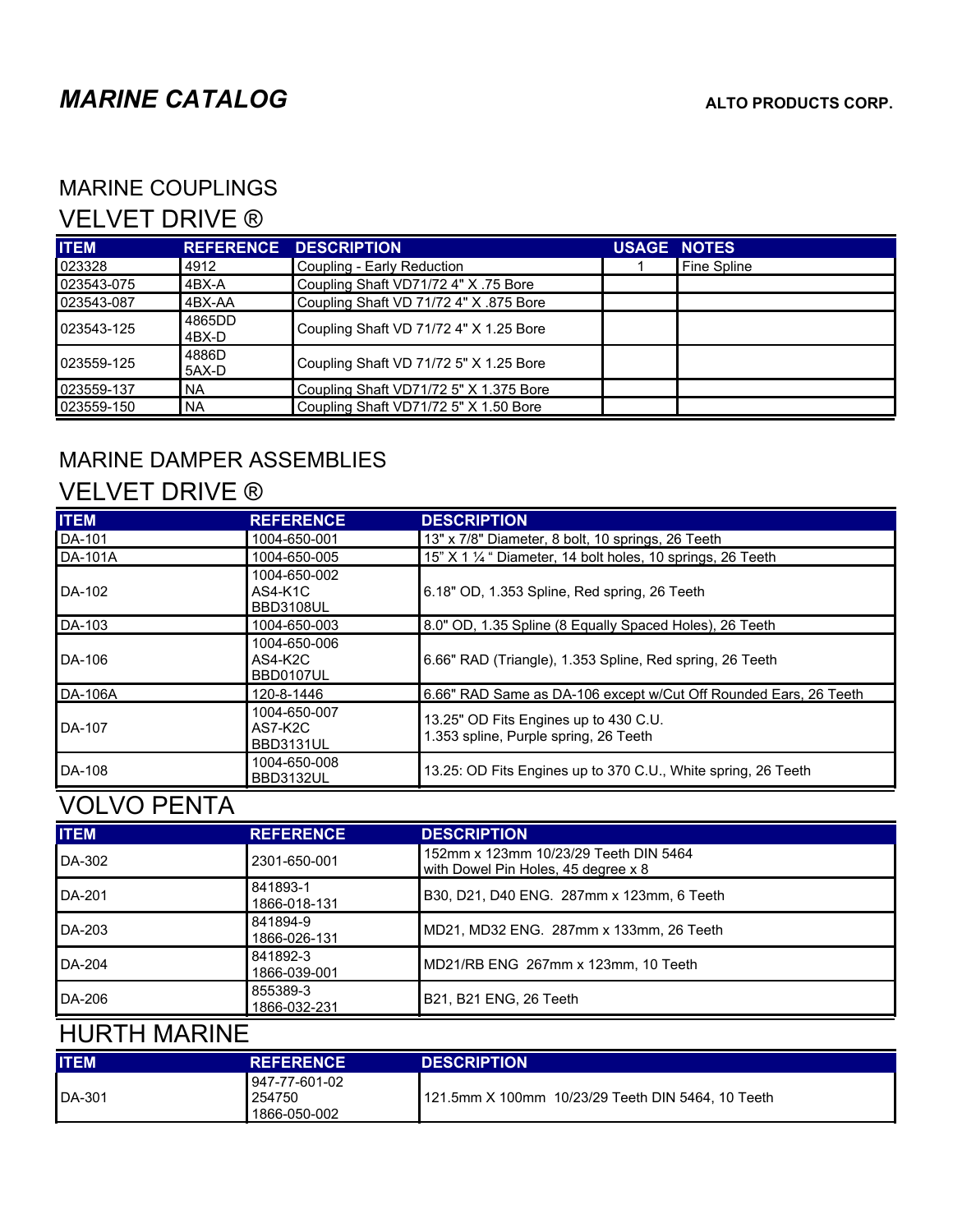$\mathbf{r}$ 

## MARINE DAMPER ASSEMBLIES HURTH MARINE

| <b>ITEM</b>   | <b>REFERENCE</b>                        | <b>DESCRIPTION</b>                                                                                                                        |
|---------------|-----------------------------------------|-------------------------------------------------------------------------------------------------------------------------------------------|
| DA-302        | 947-44-601-03<br>254762<br>1866-052-001 | 152mm x 123mm 10/23/29 Teeth DIN 5464<br>w/DOWEL PIN HOLES, 10 Teeth                                                                      |
| DA-303        | 288240<br>1866-061-001                  | 157mm X 123mm 10/23/29 Teeth DIN 5464, 10 Teeth                                                                                           |
| <b>DA-304</b> | 1866-061-002                            | 6 3/16" x 1 11/32" Diameter, 5 bolt holes, 6 springs,<br>26 teeth                                                                         |
| <b>DA-305</b> | 1866-052-002                            | 5.962/151.44 Diameter, 1-1/4" Diameter (spline)<br>8 Bolt Holes, 6 Springs, 26 Teeth<br>(5.59"/142mm from center to center of bolt holes) |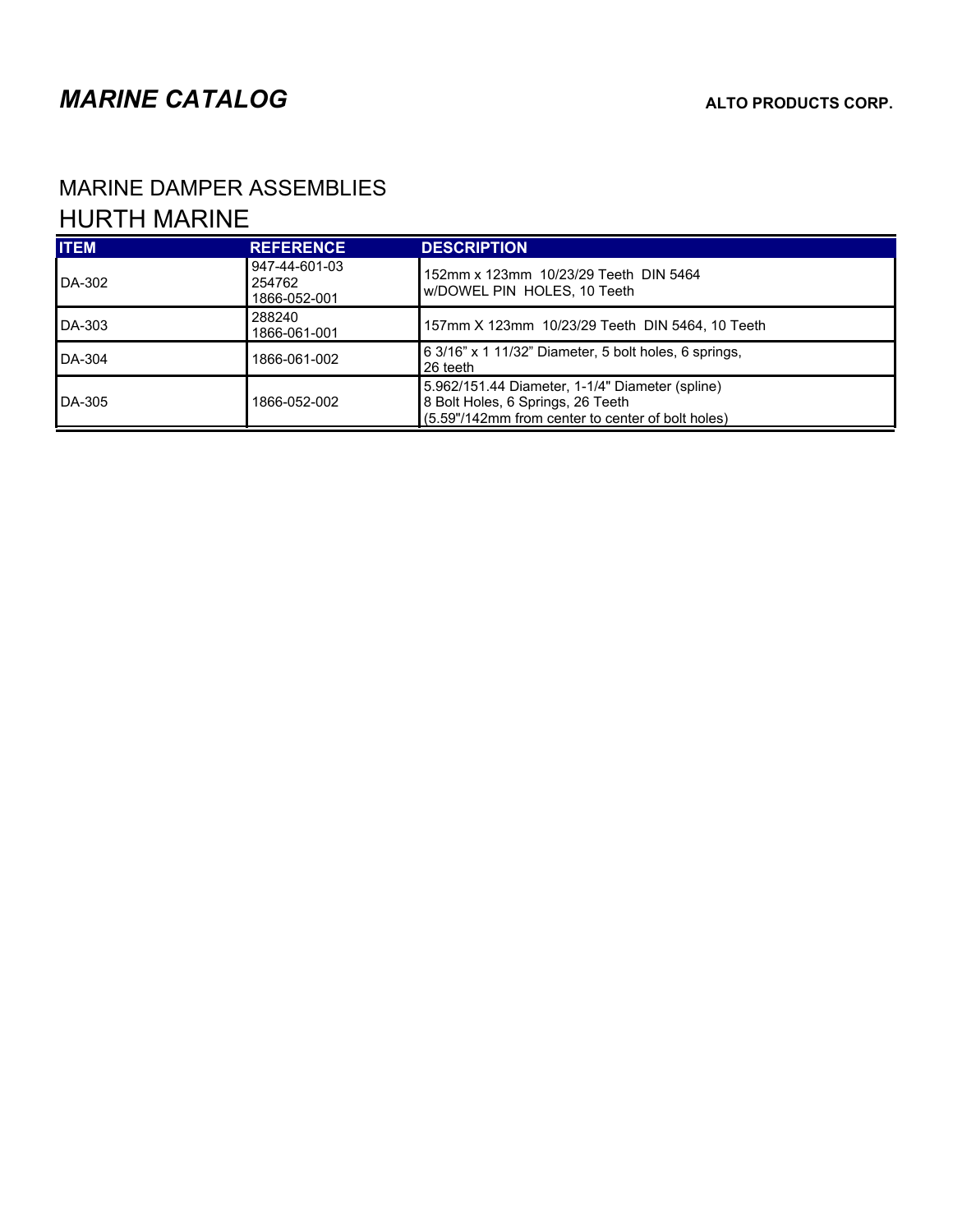## Table of Contents

Categorized Listing

| VELVET DRIVE® S5000, S5000 "V"Drive                | 1              |
|----------------------------------------------------|----------------|
| <b>VELVET DRIVE® 71 &amp; 72</b>                   | 1              |
| VELVET DRIVE® 71 & 72 "V" Drive                    | 4              |
| <b>VELVET DRIVE® 71 &amp; 72 Damper Assemblies</b> | 4              |
| <b>PRM-NEWAGE Model 175-750</b>                    | 4              |
| <b>BORG WARNER (CR-2) / VELVET DRIVE</b>           | 4              |
| 1013/14 DROP CENTER                                | 4              |
| <b>VELVET DRIVE ® S500</b>                         | 5              |
| <b>VELVET DRIVE ® 1500</b>                         | 5              |
| <b>VELVET DRIVE ® 7000</b>                         | 5              |
| PARAGON MODELS P21, P31, OW1 (SN5M-P)              | 6              |
| PARAGON MODELS P32A-P35B, P22-P25                  | 6              |
| (SN5M-5P & 6A & LATER)                             | 6              |
| PARAGON MODELS P34-P35, P42-P45                    | 7              |
| (SN5M-5P & 6A & LATER)                             | $\overline{7}$ |
| <b>PARAGON MODEL P41</b>                           | 8              |
| (SN5M-5P & 6A & LATER)                             | 8              |
| <b>PARAGON MODEL P200, 300, 400</b>                | 9              |
| <b>PARAGON MODEL HF7 (Direct Drive)</b>            | 9              |
| <b>PARAGON MODEL HJ7</b>                           | 9              |
| <b>MERCRUISER II-TR, S</b>                         | 10             |
| <b>CAPITOL HYDRASMOOTH</b>                         | 11             |
| <b>CAPITOL MARINE</b>                              | 11             |
| HY400, 6900, HY7700, 24000, 25000                  | 11             |
| <b>CAPITOL MARINE</b>                              | 11             |
| 5HD-200, HE 10200, 10700, 11200, 11720             | 11             |
| <b>CAPITOL MARINE</b>                              | 11             |
| M105, 125                                          | 11             |
| <b>TWIN DISC MG-502</b>                            | 11             |
| <b>TWIN DISC MG-506</b>                            | 11             |
| <b>TWIN DISC MG-509-512</b>                        | 11             |
| TWIN DISC MG-514A, B, C                            | 12             |
| <b>TWIN DISC (Various)</b>                         | 12             |
| <b>HURTH MARINE HBW 5, 50, 100</b>                 | 12             |
| <b>HURTH MARINE HBW 10, 150</b>                    | 12             |
| <b>HURTH MARINE HBW 150V</b>                       | 13             |
| <b>HURTH MARINE HBW 20, 220, 250</b>               | 13             |
| <b>HURTH MARINE Damper Assemblies</b>              | 14             |
| HURTH MARINE HSW 800 SERIES (Reduction) 18         |                |
| HURTH MARINE HSW 630 (Hydraulic) & 630 V           | 15             |
| <b>HURTH MARINE HSW 450A-2</b>                     | 16             |
| HURTH MARINE / ZF IRM 220, 220A                    | 16             |
| <b>MARINE COUPLINGS</b>                            | 16             |
| <b>VELVET DRIVE ®</b>                              | 16             |
| <b>MARINE DAMPER ASSEMBLIES</b>                    | 17             |
| <b>VELVET DRIVE ®</b><br><b>VOLVO PENTA</b>        | 17<br>17       |
|                                                    |                |

HURTH MARINE 17